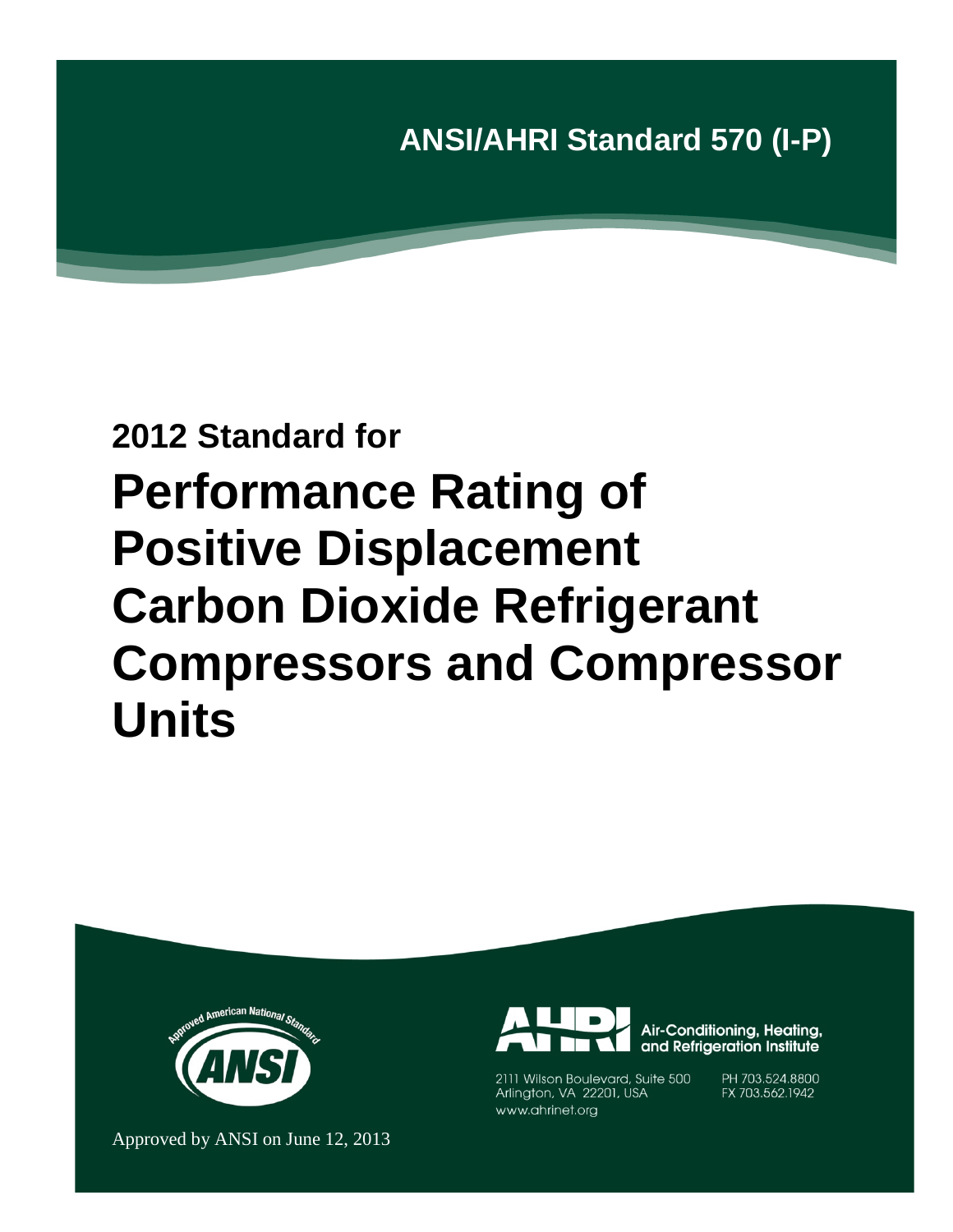### **IMPORTANT**

# *SAFETY RECOMMENDATIONS*

AHRI does not set safety standards and does not certify or guarantee the safety of any products, components or systems designed, tested, rated, installed or operated in accordance with this standard/guideline. It is strongly recommended that products be designed, constructed, assembled, installed and operated in accordance with nationally recognized safety standards and code requirements appropriate for products covered by this standard/guideline.

AHRI uses its best efforts to develop standards/guidelines employing state-of-the-art and accepted industry practices. AHRI does not certify or guarantee that any tests conducted under its standards/guidelines will be non-hazardous or free from risk.

> This standard is a new standard. For SI ratings, see AHRI Standard 571 (SI)-2012.

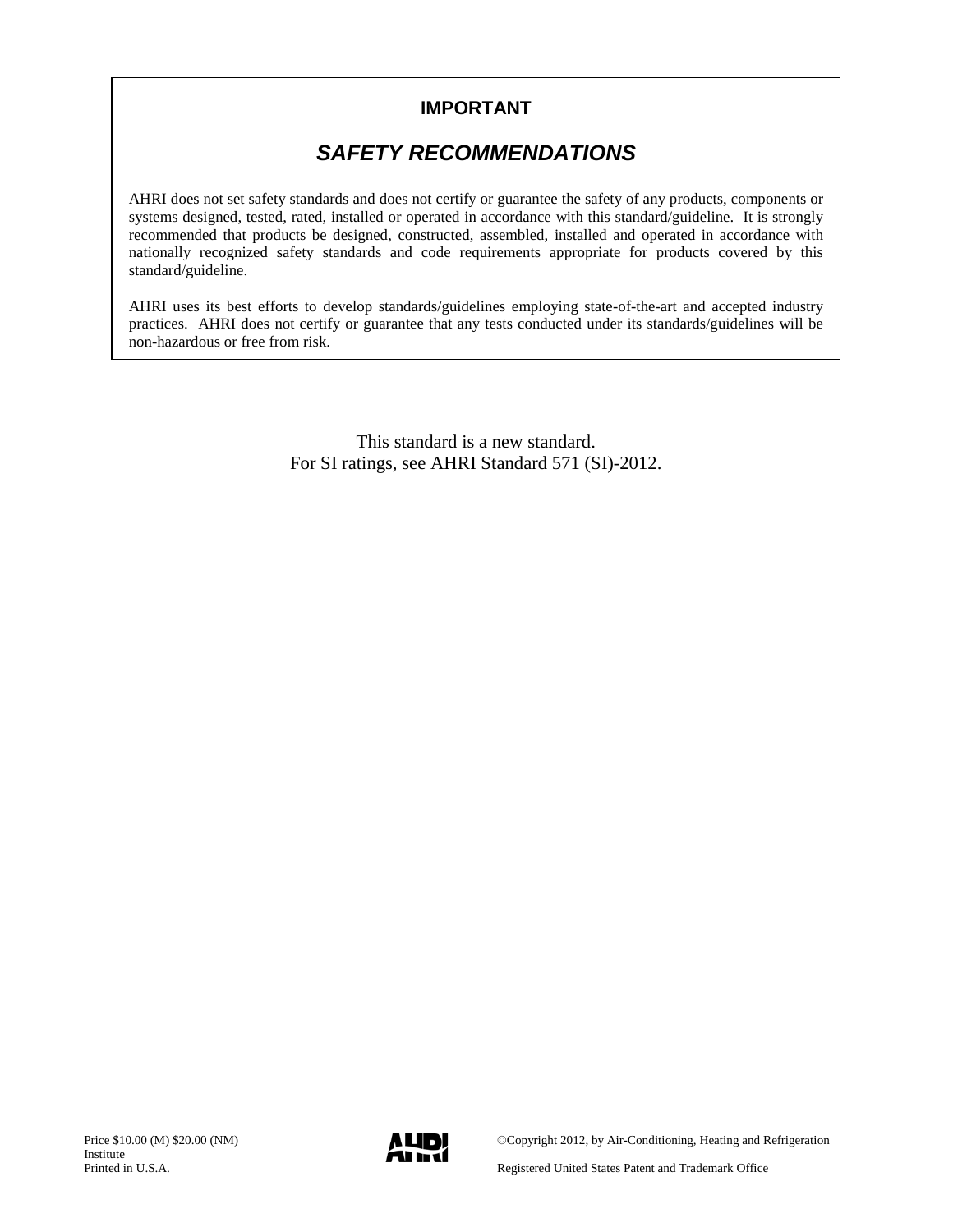## **TABLE OF CONTENTS**

| <b>SECTION</b> | <b>PAGE</b> |
|----------------|-------------|
| Section 1.     |             |
| Section 2.     |             |
| Section 3.     |             |
| Section 4.     |             |
| Section 5.     |             |
| Section 6.     |             |
| Section 7.     |             |
| Section 8.     |             |
| Section 9.     |             |
|                |             |

### **TABLES**

| Table 1. | Standard Rating Conditions for CO <sub>2</sub> Compressors and Compressor Units for |  |  |  |  |
|----------|-------------------------------------------------------------------------------------|--|--|--|--|
|          |                                                                                     |  |  |  |  |

### **APPENDICES**

| Appendix C. Method of Test for Transcritical and Two Stage Subcritical Cycles – Normative 10 |  |
|----------------------------------------------------------------------------------------------|--|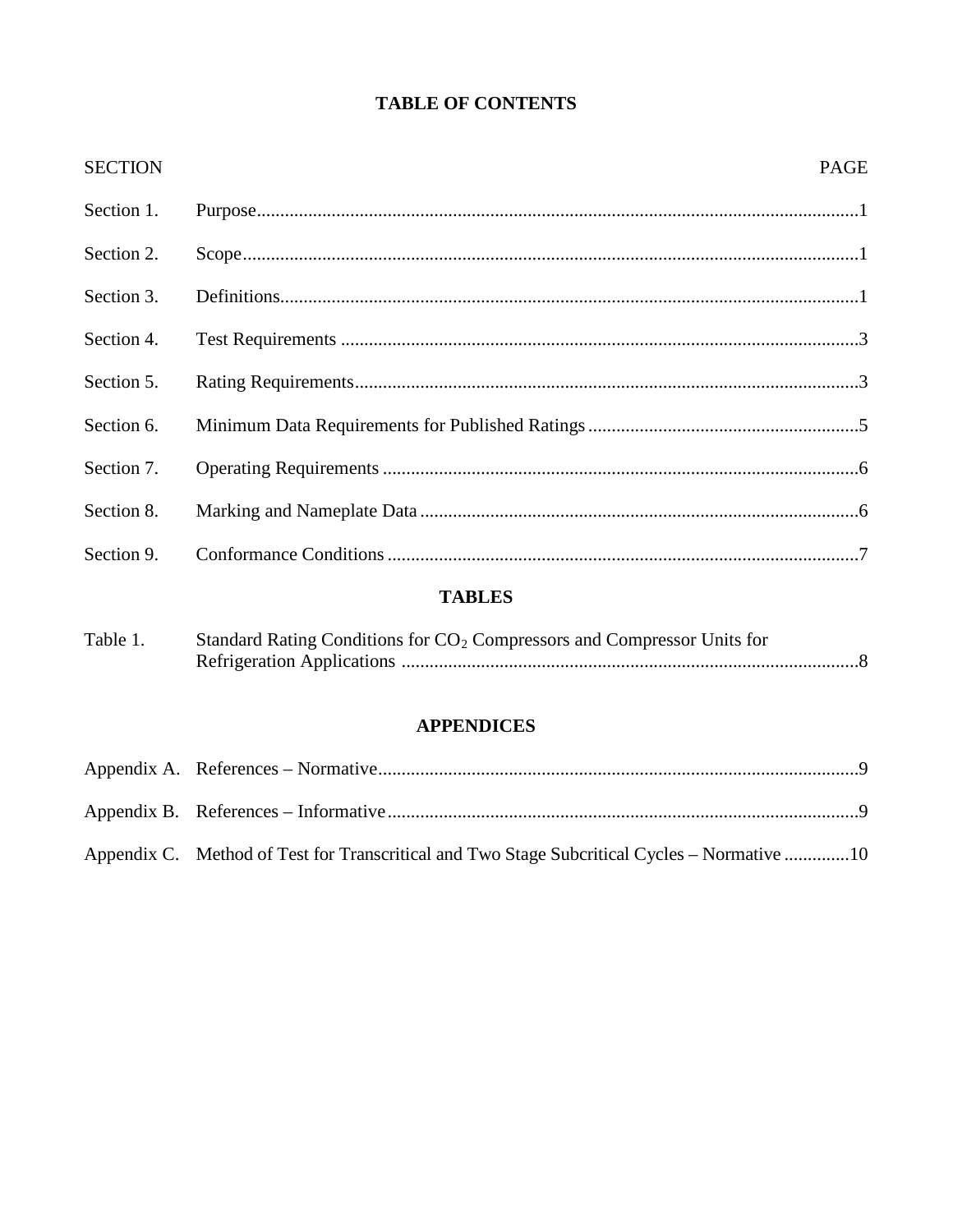### **FIGURES FOR APPENDICES**

| Figure C1.  | Single Stage Refrigeration Cycle Schematic with Thermodynamic State Point                                                                                            |
|-------------|----------------------------------------------------------------------------------------------------------------------------------------------------------------------|
| Figure C2.  | Single Stage Pressure Versus Enthalpy Diagram for the Refrigeration Cycle                                                                                            |
| Figure C3.  | Two Stage Refrigeration Cycle Schematic with Thermodynamic State Point Numbers 12                                                                                    |
| Figure C4.  | Two Stage Pressure Versus Enthalpy Diagram for the Refrigeration Cycle                                                                                               |
| Figure C5.  | Cycle Process for Subcritical Applications (AHRI Standard 570 Method 1)  23                                                                                          |
| Figure C6.  | Cycle Process for Transcritical Applications (AHRI Standard 570 Method 1)24                                                                                          |
| Figure C7.  | Cycle Process for Subcritical Application for Compressor Units with Manufacturer                                                                                     |
| Figure C8.  | Cycle Process for Transcritical Application for Compressor Units with Manufacturer                                                                                   |
| Figure C9.  | Cycle Process for Subcritical Application for Compressors Applied with                                                                                               |
| Figure C10. | Cycle Process for Transcritical Application for Compressors Applied with                                                                                             |
| Figure C11. | Cycle Process for Subcritical Applications for Compressors and Compressor Units<br>Applied with Open Flash Style Liquid Subcoolers (AHRI Standard 570 Method 4) 26   |
| Figure C12. | Cycle Process for Transcritical Applications for Compressors and Compressor Units<br>Applied with Open Flash Style Liquid Subcoolers (AHRI Standard 570 Method 4) 27 |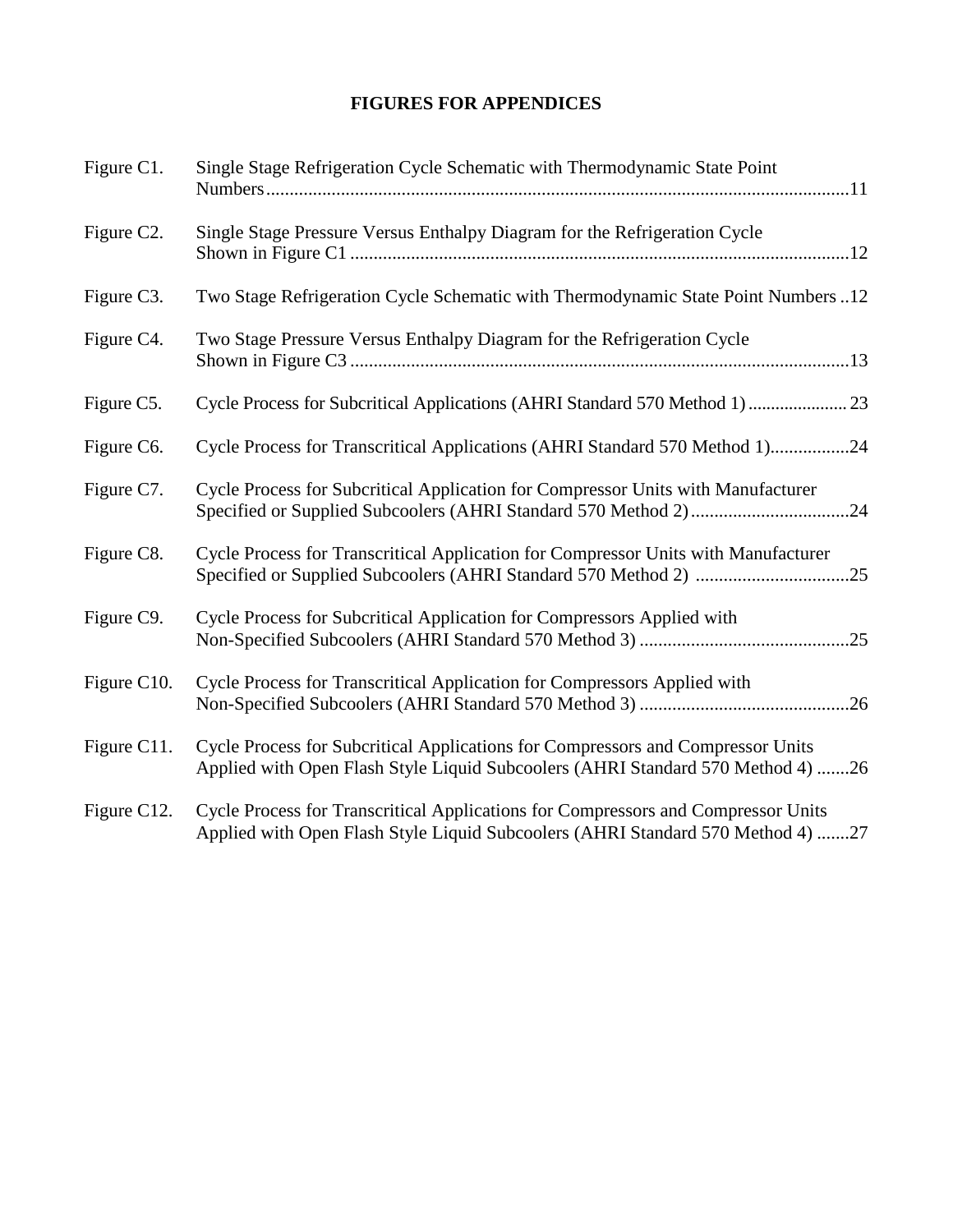# **PERFORMANCE RATING OF POSITIVE DISPLACEMENT CARBON DIOXIDE REFRIGERANT COMPRESSORS AND COMPRESSOR UNITS**

#### **Section 1. Purpose**

**1.1** Purpose. The purpose of this standard is to establish for positive displacement carbon dioxide refrigerant compressors and compressor units: definitions; test requirements; rating requirements; minimum data requirements for Published Ratings; operating requirements; marking and nameplate data and conformance conditions.

**1.1.1** *Intent.* This standard is intended for the guidance of the industry, including manufacturers, engineers, installers, contractors and users.

**1.1.2** *Review and Amendment*. This standard is subject to review and amendment as technology advances.

#### **Section 2. Scope**

**2.1** *Scope.* This standard applies to electric motor driven, single and variable capacity, single and two stage Positive Displacement Refrigerant Compressors and Compressor Units operating with carbon dioxide in both subcritical and transcritical applications for refrigeration. This standard also applies to the presentation of performance data for Positive Displacement Compressor and Compressor Units operating with carbon dioxide.

- **2.1.1** *Refrigerant*. The rating points in this standard are based on R-744 (carbon dioxide).
- **2.2** *Exclusions*.
	- **2.2.1** This standard does not apply to compressors and compressor units intended for use in:
		- **2.2.1.1** Household refrigerators and freezers
		- **2.2.1.2** Automotive air-conditioners
		- 2.2.1.3 Dehumidifiers<br>2.2.1.4 Industrial prod
		- **2.2.1.4** Industrial products other than heating and cooling

**2.2.2** This standard does not apply to compressors that are coupled with condensers or gas cooler heat exchangers.

**2.2.3** This standard does not apply to carbon dioxide compressors used in heat pump and air-conditioning applications.

#### **Section 3. Definitions**

All terms in this document will follow the standard industry definitions in the current edition of *ASHRAE Terminology of Heating, Ventilation, Air Conditioning and Refrigeration* unless otherwise defined in this section.

**3.1** *Compressor Efficiency or Compressor Unit Efficiency*. A ratio of theoretical to actual power as defined in Appendix C.

**3.2** *Energy Efficiency*. A ratio of Refrigerating Capacity to Power Input at specified operating conditions. Using consistent units, a parameter called the energy efficiency ratio (EER) can be used to express the ratio of capacity, Btu/h, to the Power Input, W (Equation 1). The Energy Efficiency may also be expressed as the ratio of Power Input to Refrigerating Capacity (Equation 2).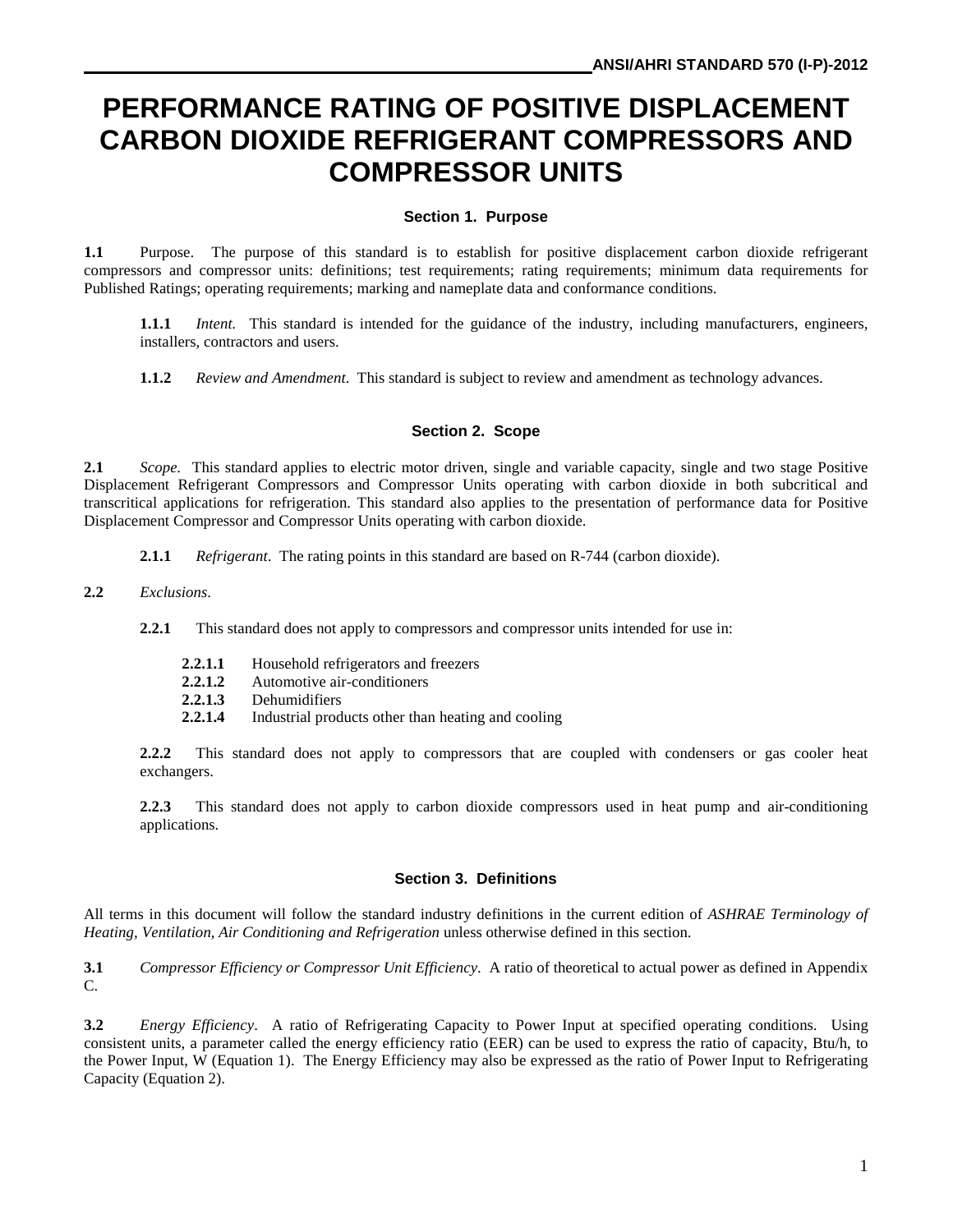$$
EER = \frac{C}{P}
$$

$$
EE = \frac{k * bhp}{C}
$$

Where:

bhp = Brake horse power, bhp<br>  $C = \text{Refriperating Canacity.}$  $C = Refrigerating Capacity, Btu/h  
\nEE = Energy Efficiency, bhn/ton$  $=$  Energy Efficiency, bhp/ton k =  $12,000$  Btu/(ton·hr)  $P = Power Input, W$ 

**3.3** *Positive Displacement Refrigerant Compressor.* A machine in which an increase in refrigerant vapor pressure is attained by changing the internal volume of the compression chamber through work applied to the compressor's mechanism. This shall include desuperheaters, head fans or other accessories required to sustain operation of the compressor at the rating conditions.

**3.3.1** *Hermetic Refrigerant Compressor.* A compressor and motor assembly, both of which are enclosed in the same housing, with the motor operating in the refrigerant.

**3.3.2** *Semi-Hermetic Refrigerant Compressor.* A compressor and motor assembly contained within a gas-tight housing that contains sealed joints to provide access for servicing internal parts.

**3.3.3** *Open Drive Refrigerant Compressor.* A compressor with a shaft or other moving part extending through its casing that is driven by an external source of power.

**3.4** *Positive Displacement Refrigerant Compressor Unit.* A Positive Displacement Refrigerant Compressor(s) with accessories, such as condensers, gas coolers, interstage coolers, desuperheaters, head fans, strainers, service valves, check valves, suction filters, oil separators, external power source (for Open Drive Refrigerant Compressor), as provided by the manufacturer. This will also include variable capacity controls, electronic or electro-mechanical, as supplied or specified by the manufacturer.

**3.5** *Power Input.* The time rate of energy usage of the compressor (compressor power) or compressor unit (compressor unit power).

**3.6** *Published Rating.* A statement of the assigned values of those performance characteristics, under stated rating conditions, by which a unit may be chosen to fit its application. These values apply to all units of like nominal size and type (identification) produced by the same manufacturer. The term Published Rating includes the rating of all performance characteristics shown on the unit or published in specifications, advertising or other literature controlled by the manufacturer, at stated rating conditions.

**3.6.1** *Application Rating.* A rating based on tests performed at application Rating Conditions (other than Standard Rating Conditions).

**3.6.2** *Standard Rating.* A rating based on tests performed at Standard Rating Conditions.

**3.7** *Rating Conditions.* Any set of operating conditions under which a single level of performance results and which causes only that level of performance to occur.

**3.7.1** *Standard Rating Conditions.* Rating Conditions used as the basis of comparison for performance characteristics.

**3.8** *Refrigerating Capacity*. The capacity associated with the increase in total enthalpy between the refrigerant entering the evaporator and the superheated return gas entering the compressor. Parasitic heat transfer effects shall not be included in the calculation of Refrigerating Capacity (Btu/h).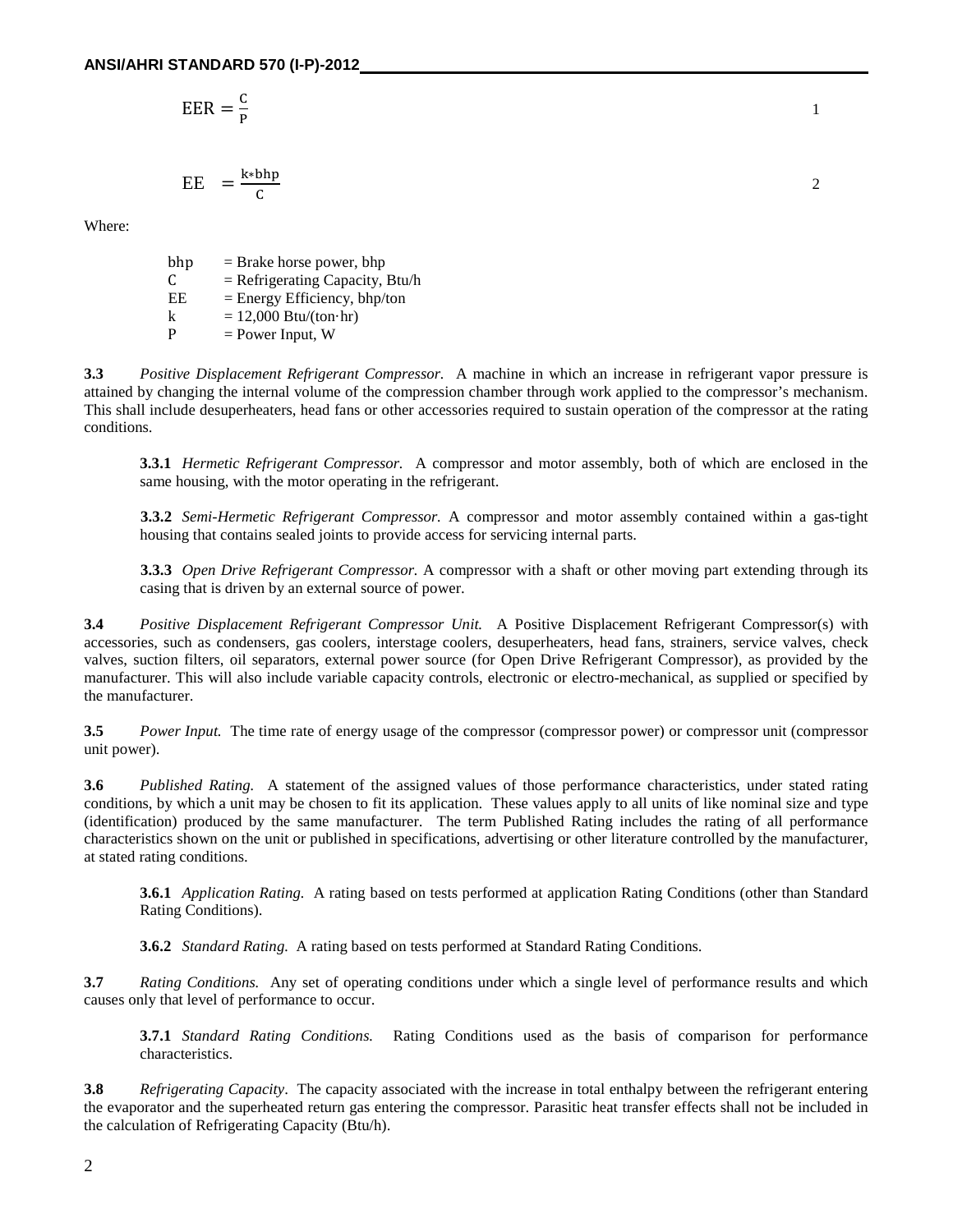**3.9** *"Shall"* or *"Should," shall be interpreted as follows:*

**3.9.1** *Shall.* Where "shall" or "shall not" is used for a provision specified, that provision is mandatory if compliance with the standard is claimed.

**3.9.2** *Should.* "Should" is used to indicate provisions which are not mandatory, but which are desirable as good practice.

**3.10** *Single Stage Compressor.* A compressor that has one or more compression chambers and it has only two ports for refrigerant communication with the refrigeration system: a low pressure suction port and a high pressure discharge port. A Single Stage Compressor may or may not have refrigerant injection.

**3.11** *Subcritical Cycle.* A refrigeration cycle where the transfer of heat from the low-temperature reservoir and transfer of heat to the high-temperature reservoir both occur at pressures lower than the critical pressure of the refrigerant.

**3.12** *Transcritical Cycle.* A refrigeration cycle where the transfer of heat from the low-temperature reservoir occurs at a pressure lower than the critical pressure of the refrigerant and transfer of heat to the high-temperature reservoir occurs at a pressure higher than the critical pressure of the refrigerant.

**3.13** *Two Stage Compressor.* A compressor that has one or more compression chambers and has at least three refrigerant communication ports: a low pressure suction port, a high pressure discharge port, and at least a third, intermediate pressure inlet port. When the term intermediate port is used for refrigerant injection, for the sole purpose of controlling discharge gas temperature, the compressor shall be considered a Single Stage Compressor.

#### **Section 4. Test Requirements**

**4.1** *Test Requirements*. All Published Ratings shall be verified by tests conducted in accordance with Appendix C for transcritical applications and ASHRAE Standard 23.1 for subcritical applications.

**4.2** *Ambient Temperature*. The ambient temperature specified in AHRI Standard 570 (I-P) may be different than the value in ASHRAE Standard 23.1. For the purpose of rating to AHRI Standard 570 (I-P), the ambient temperature specified herein shall supersede any requirement in ASHRAE Standard 23.1.

#### **Section 5. Rating Requirements**

**5.1** *Standard Ratings.* The Standard Ratings of a compressor or compressor unit shall consist of a refrigerating capacity rating, Btu/h, mass flow rate rating, lb/h, power input rating, kW, and an energy efficiency rating, Btu/W∙h or bhp/ton, identified at the Standard Rating Conditions, when tested as specified in Section 4.

**5.1.1** *Standard Rating of a Refrigeration Compressor or Compressor Unit*. The rating when operated at one of the Standard Rating Conditions presented in Table 1.

**5.2** *Application Ratings of Compressor and Compressor Units*. Application Ratings shall consist of a refrigerating capacity rating, Btu/h, mass flow rate rating, lb/h, power input rating, W, and energy efficiency rating, Btu/W∙h or bhp/ton, when tested at stated conditions other than those presented in Table 1, as specified by the manufacturer.

**5.3** *Nameplate Voltages for Rating.* Rating tests shall be performed at the nameplate rated voltage and frequency.

For dual nameplate voltage ratings, rating tests shall be performed at both voltages, or at the higher of the two voltages, if only a single rating is to be published.

**5.4** *Tolerances*. To comply with this standard, measured test results shall not be less than 90% of Published Ratings for Refrigerating Capacity (or mass flow), shall not be more than 105% of Published Ratings for Power Input and shall not be less than 90% of Published Ratings for Energy Efficiency.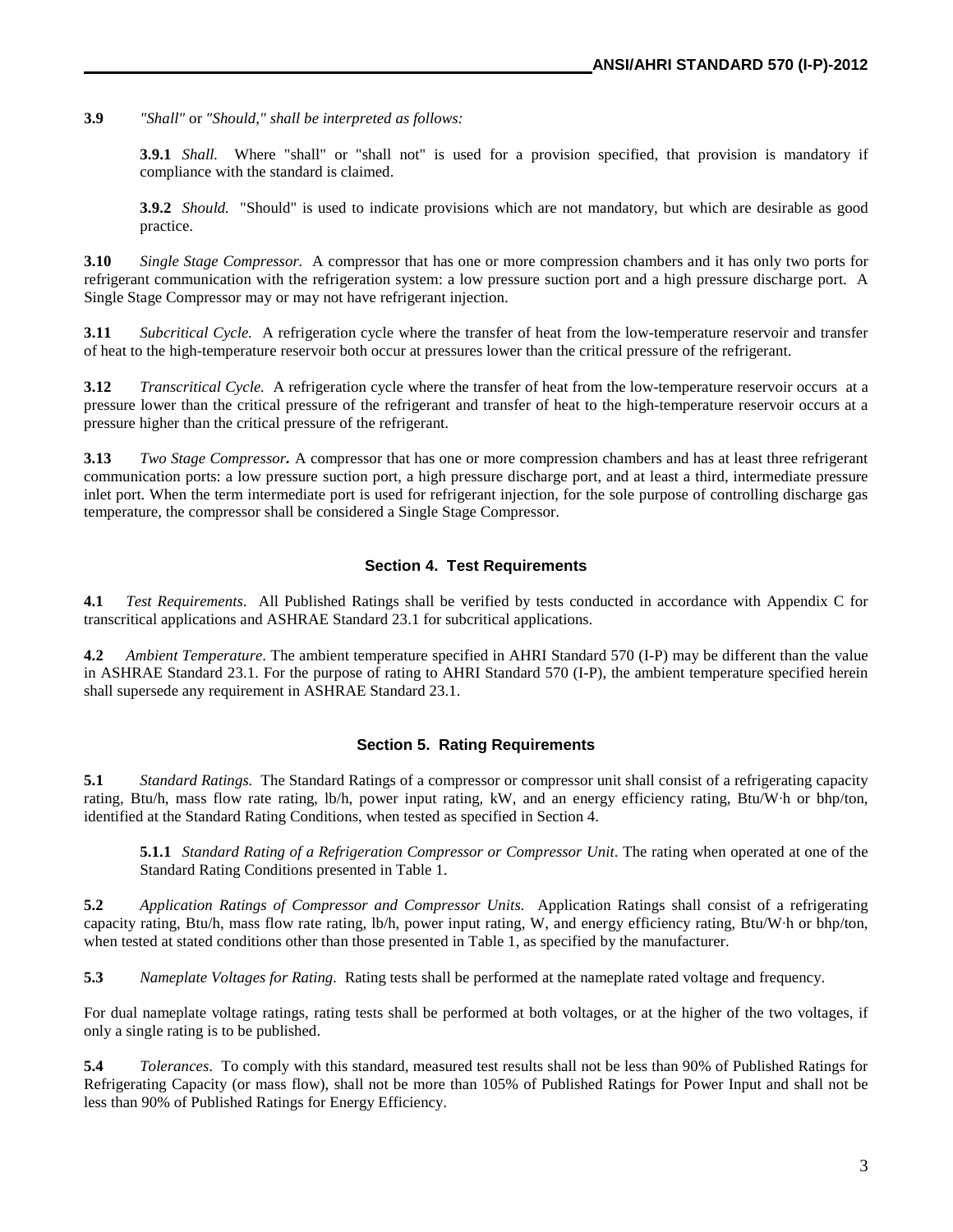**5.5** *Rating Methods*. Compressors or compressor units shall be rated in one of four ways described below. Manufacturers shall declare which rating method is used when providing Published Ratings.

**5.5.1** *Method 1: Standard Applications*. This test method should be referenced as "AHRI Standard 570 (I-P) Method 1"

*Subcritical Cycles:* Under this rating method, manufacturers shall report Refrigerating Capacity at condenser exit subcooling specified in Table 1. [Refer to Figure C5]

*Transcritical Cycles:* Under this rating method, manufacturers shall report Refrigerating Capacity at the gas cooler exit temperature specified in Table 1. [Refer to C6]

**5.5.2** *Method 2: Compressor Units with Manufacturer Specified or Supplied Subcoolers Only*. This test method should be referenced as "AHRI Standard 570 Method 2"

*Subcritical Cycles:* Under this rating method, manufacturers shall report Refrigerating Capacity including the increased refrigeration effect provided by the manufacturer specified or supplied subcooler. Note: Liquid entering the subcooler shall be at the condenser exit subcooling specified in Table 1. [Refer to Figure C7]

*Transcritical Cycles:* Under this rating method, manufacturers shall report Refrigerating Capacity including the increased refrigeration effect provided by the manufacturer specified or supplied subcooler. Note: Fluid entering the subcooler shall be at the gas cooler exit temperature specified in Table 1. [Refer to Figure C8]

**5.5.3** *Method 3: Compressors Applied with Non-Specified Subcoolers.* This test method should be referenced as "AHRI Standard 570 Method 3".

*Subcritical Cycles:* Under this rating method, manufacturers shall report Refrigerating Capacity including increased refrigeration effect provided by the subcooler. Note: Liquid entering the subcooler shall be at the condenser exit subcooling specified in Table 1. Liquid temperature leaving the subcooler shall be 9 °F above the saturated intermediate temperature. [Refer to Figure C9]

*Transcritical Cycles:* Under this rating method, manufacturers shall report Refrigerating Capacity including increased refrigeration effect provided by the subcooler. Note: Fluid entering the subcooler shall be at the gas cooler exit temperature specified in Table 1. Liquid temperature leaving the subcooler shall be 9 ºF above the saturated intermediate temperature. [Refer to Figure C10]

**5.5.4**. *Method 4: Compressors or Compressor Units Applied with Open Flash Style Liquid Subcoolers.* This test method should be referenced as "AHRI Standard 570 Method 4."

*Subcritical Cycles:* Under this rating method, manufacturers shall report Refrigerating Capacity including increased refrigeration effect provided by the subcooler. Note: Liquid entering the subcooler shall be at the condenser exit subcooling specified in Table 1. Liquid temperature leaving the subcooler shall be equal to the saturated intermediate temperature. [Refer to Figure C11]

*Transcritical Cycles:* Under this rating method, manufacturers shall report Refrigerating Capacity including increased refrigeration effect provided by the subcooler. Note: Fluid entering the subcooler shall be at the gas cooler exit temperature specified in Table 1. Liquid temperature leaving the subcooler shall be equal to the saturated intermediate temperature. [Refer to Figure C12]

**5.6** *Interstage Heat Rejection.* For compressors requiring interstage heat rejection, manufacturers shall specify the inlet and outlet refrigerant temperatures and maximum allowable refrigerant pressure drop for the interstage heat exchanger.

**5.6.1** *Compressor Units with Manufacturer Specified or Supplied Air-Cooled Interstage Heat Rejection*. The manufacturer shall include the power consumed for heat rejection at ambient air conditions specified in Table 1.

**5.6.2** *Compressor Units with Manufacturer Specified Or Supplied Water-Cooled Interstage Heat Rejection*. The manufacturer shall specify the required heat rejection in Btu/h at entering water temperature of 85 °F and water flow rate of 3.0 gpm per ton of heat rejection.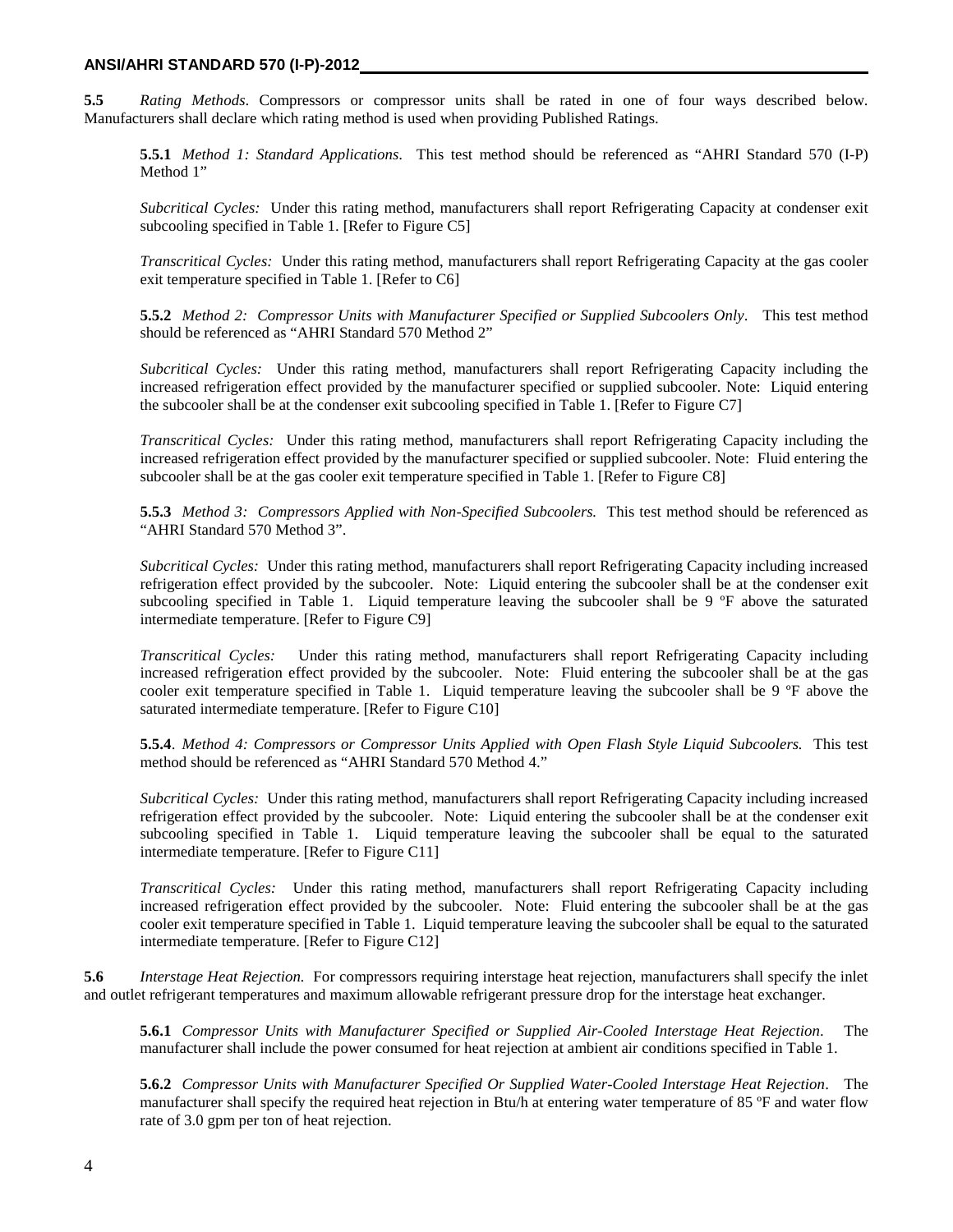#### **Section 6. Minimum Data Requirements for Published Ratings**

**6.1** *Minimum Data Requirements for Published Ratings.* As a minimum, Published Ratings shall include all Standard Ratings. All claims to ratings within the scope of this standard shall include the statement "Rated in accordance with AHRI Standard 570 (I-P)". All claims to ratings outside the scope of this standard shall include the statement "Outside the scope of AHRI Standard 570 (I-P)". Wherever Application Ratings are published or printed, they shall include a statement of the conditions at which the ratings apply.

**6.2** *Tabular Data.* General performance data, covering the operational spectrum of the equipment, shall be presented in tabular form within defined accuracies and ranges of operation. The tables shall include:

- **6.2.1** Suction dew point temperature range,  ${}^{\circ}$ F
- **6.2.2** Discharge dew point temperature range for subcritical compression cycles, °F, or Discharge pressure range for transcritical compression cycles, psia
- **6.2.3** Applicable superheat, °F
- **6.2.4** Subcoolingfor subcritical compression cycles, °F, or gas cooler exit temperature for transcritical compression cycles, ºF
- **6.2.5** Liquid temperature leaving the subcooler (for Methods 2, 3 and 4 in Section 5.5), <sup>o</sup>F 6.2.6 Refrigerating Capacity, Btu/h
- **6.2.6** Refrigerating Capacity, Btu/h
- **6.2.7** Suction mass flow rate, lb/h
- **6.2.8** Intermediate mass flow rate, lb/h (for Two Stage Compressors and compressor units)<br>**6.2.9** Power Input. kW
- **6.2.9** Power Input, kW
- **6.2.10** Energy Efficiency, Btu/W-h or bhp/ton
- **6.2.11** Current, A
- **6.2.12** Refrigerant designation per ASHRAE Standard 34 with Addenda
- **6.2.13** Shaft or compressor speed for open drive and variable speed compressors, rpm

The manufacturer's tabular data shall be based on data obtained from tests performed or calculated at conditions within the range of application usage specified in Sections 6.3.1 and 6.3.2.

**6.3** *Data to be Reported.* The tabular data shall be reported at the following conditions for the compressor or compressor unit application usage intended. The extreme ends of the tabular data may be omitted and not reported due to limits of acceptable operation of the compressor or compressor unit as determined by the manufacturer.

- **6.3.1** *Medium Temperature (fresh food display cases, for example):*
	- **6.3.1.1** Suction dew point temperature, -4 °F to 32 °F
	- **6.3.1.2** Discharge dew point temperature for subcritical compression cycle, 32 °F to 77 °F or discharge pressure for transcritical compression cycle, 1160 psia to 1595 psia
	- **6.3.1.3** Useful superheat of 18 °F for all operating points **6.3.1.4** For subcritical applications, condenser exit subco
	- For subcritical applications, condenser exit subcooling of 0 °F
	- **6.3.1.5** For transcritical applications, gas cooler exit temperature of 95 °F
	- **6.3.1.6** Refrigerating Capacity may include increased refrigeration effect provided by the subcooler per rating methods of Section 5.5
- **6.3.2** *Low Temperature (freezer cases, for example)*:
	- **6.3.2.1** Suction dew point temperature, -58 °F to 14 °F
	- **6.3.2.2** Discharge dew point temperature for subcritical compression cycle, 32 °F to 77 °F, or discharge pressure for transcritical compression cycle, 1160 psia to 1595 psia
	- **6.3.2.3** Useful superheat of 18 °F for all operating points
	- **6.3.2.4** For subcritical applications, condenser exit subcooling of 0 °F 6.3.2.5 For transcritical applications gas cooler exit temperature of 95
	- For transcritical applications, gas cooler exit temperature of 95 °F
	- **6.3.2.6** Refrigerating Capacity may include increased refrigeration effect provided by the subcooler per rating methods of Section 5.5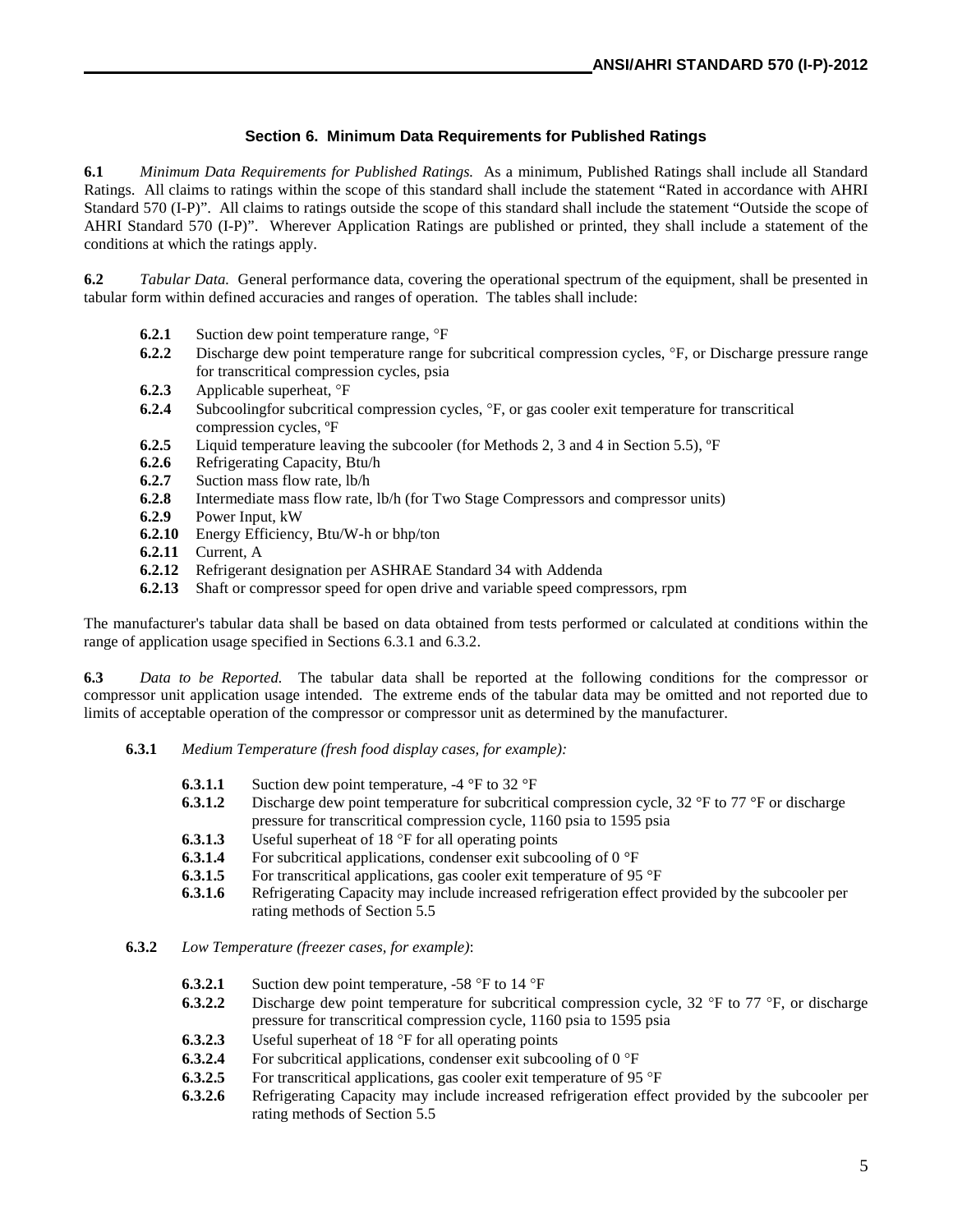**6.4** *Polynomial Equation.* The polynomial equation that shall be used to represent the tabular data is a third degree equation of ten coefficients in the form of:

$$
X = C_1 + C_2 \cdot (t_S) + C_3 \cdot t_D + C_4 \cdot (t_S^2) + C_5 \cdot (t_S \cdot t_D) + C_6 \cdot (t_D^2) + C_7 \cdot (t_S^3) + C_8 \cdot (t_D \cdot t_S^2) + C_9 \cdot (t_S \cdot t_D^2) + C_{10} \cdot (t_D^3)
$$

Where:

 $C_1$  through  $C_{10} =$  Regression coefficients.

- $t_D$  = Discharge dew point temperature for subcritical compression cycles,  $\degree$ F, or discharge pressure for transcritical compression cycles, psia
- $t_S$  = Suction dew point temperature for subcritical compression cycles,  ${}^{\circ}F$ , or suction pressure for transcritical compression cycles, psia

 $X = Any of the following variables:$ 

- **6.4.1** Power Input, kW
- **6.4.2** Refrigerating Capacity, Btu/h
- **6.4.3** Suction or intermediate mass flow rate, lb/h
- **6.4.4** Current, A
- **6.4.5** Energy Efficiency, Btu/W∙h or bhp/ton

Values of the same performance characteristics calculated from the ten coefficient third order equation and the coefficients provided by the compressor manufacturer shall agree with the tabular values within  $\pm$  1%. In the event that the compressor manufacturer determines that the values calculated from the ten coefficient equation may differ by more than 1% from the tabulated values in portions of the operating range, the compressor manufacturer will indicate this by shading, cross-hatching or otherwise identifying those affected data points in the table.

#### **Section 7. Operating Requirements**

**7.1** *Loading Requirements*. The compressor or compressor unit shall be capable of operating continuously at all operating points in the manufacturers' published data for a minimum period of two hours at the minimum and maximum utilization voltage as described in ANSI/AHRI Standard 110, Table 1 and at the ambient and return gas temperatures as specified in Table 1 of this standard.

#### **Section 8. Marking and Nameplate Data**

**8.1** *Compressor Nameplate Marking*. As a minimum, each compressor shall have a nameplate, affixed on which the following information shall be marked:

- **8.1.1** Compressor manufacturer's name and/or symbol
- **8.1.2** Compressor model number
- **8.1.3** Input voltage, V, phase and frequency, Hz
- **8.1.4** Locked-rotor current of all motors furnished as part of the compressor, A

Nameplate voltages for 60 Hertz systems shall include one or more of the utilization voltages shown in Table 1 of ANSI/AHRI Standard 110. Nameplate voltages for 50 Hertz systems shall include one or more of the equipment nameplate voltages shown in Table 1 of IEC Standard 60038.

**8.2** *Compressor Unit Nameplate Marking*. As a minimum, each compressor unit shall have a nameplate, affixed to its housing or base, on which the following information, in addition to that required under Section 8.1, shall be marked:

- **8.2.1** Compressor unit manufacturer's name and/or symbol **8.2.2** Compressor unit model number
- **8.2.2** Compressor unit model number
- **8.2.3** Refrigerant designation per ASHRAE Standard 34 with Addenda<br>**8.2.4** Input voltage. V and frequency. Hz
- **8.2.4** Input voltage, V and frequency, Hz<br>**8.2.5** Rated-load current (where applicably
- **8.2.5** Rated-load current (where applicable), A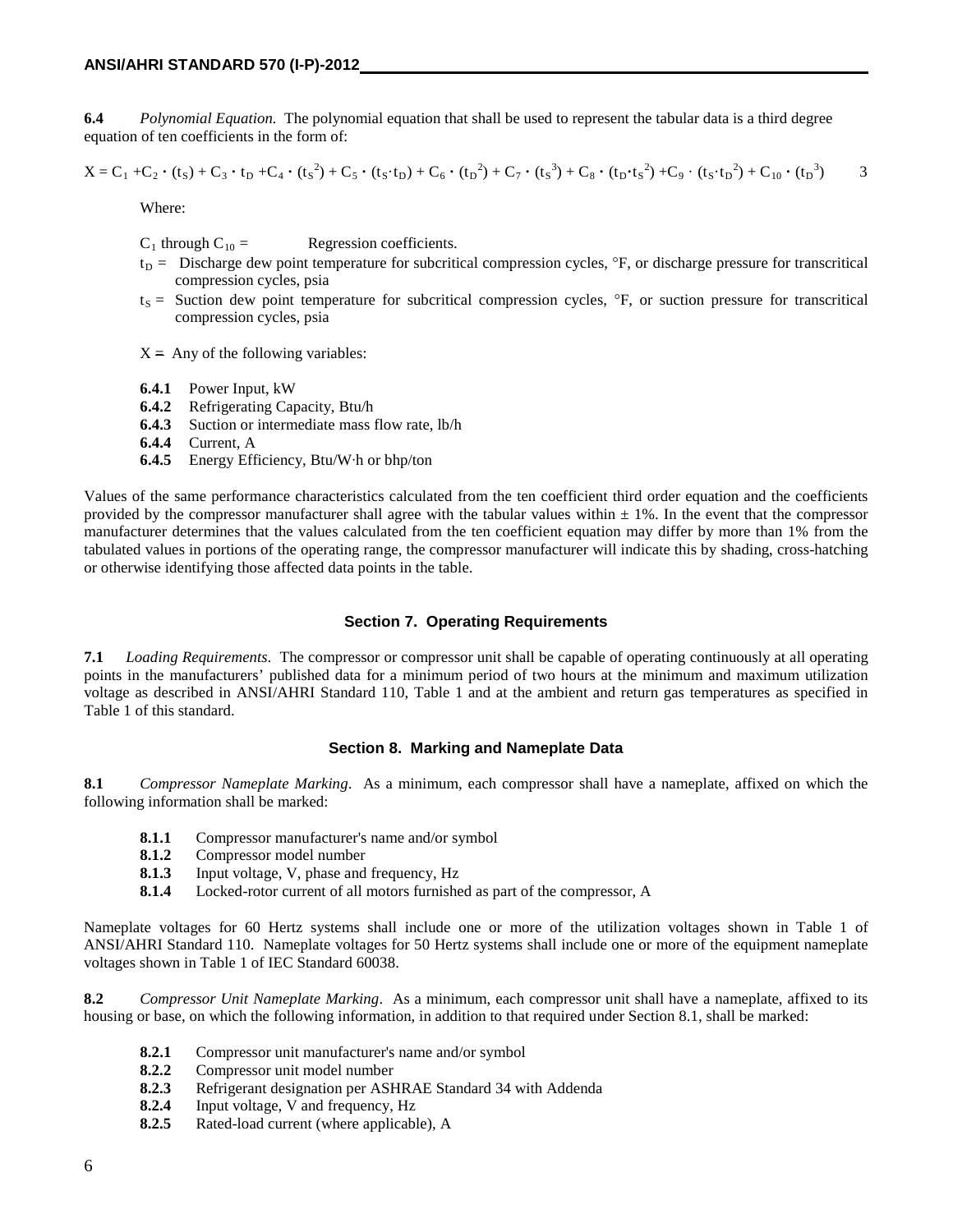#### **Section 9. Conformance Conditions**

**9.1** *Conformance.* While conformance with this standard is voluntary, conformance shall not be claimed or implied for products or equipment within the standard's *Purpose* (Section 1) and *Scope* (Section 2) unless such product claims meet all of the requirements of the standard and all of the testing and rating requirements are measured and reported in complete compliance with the standard. Any product that has not met all the requirements of the standard shall not reference, state, or acknowledge the standard in any written, oral, or electronic communication.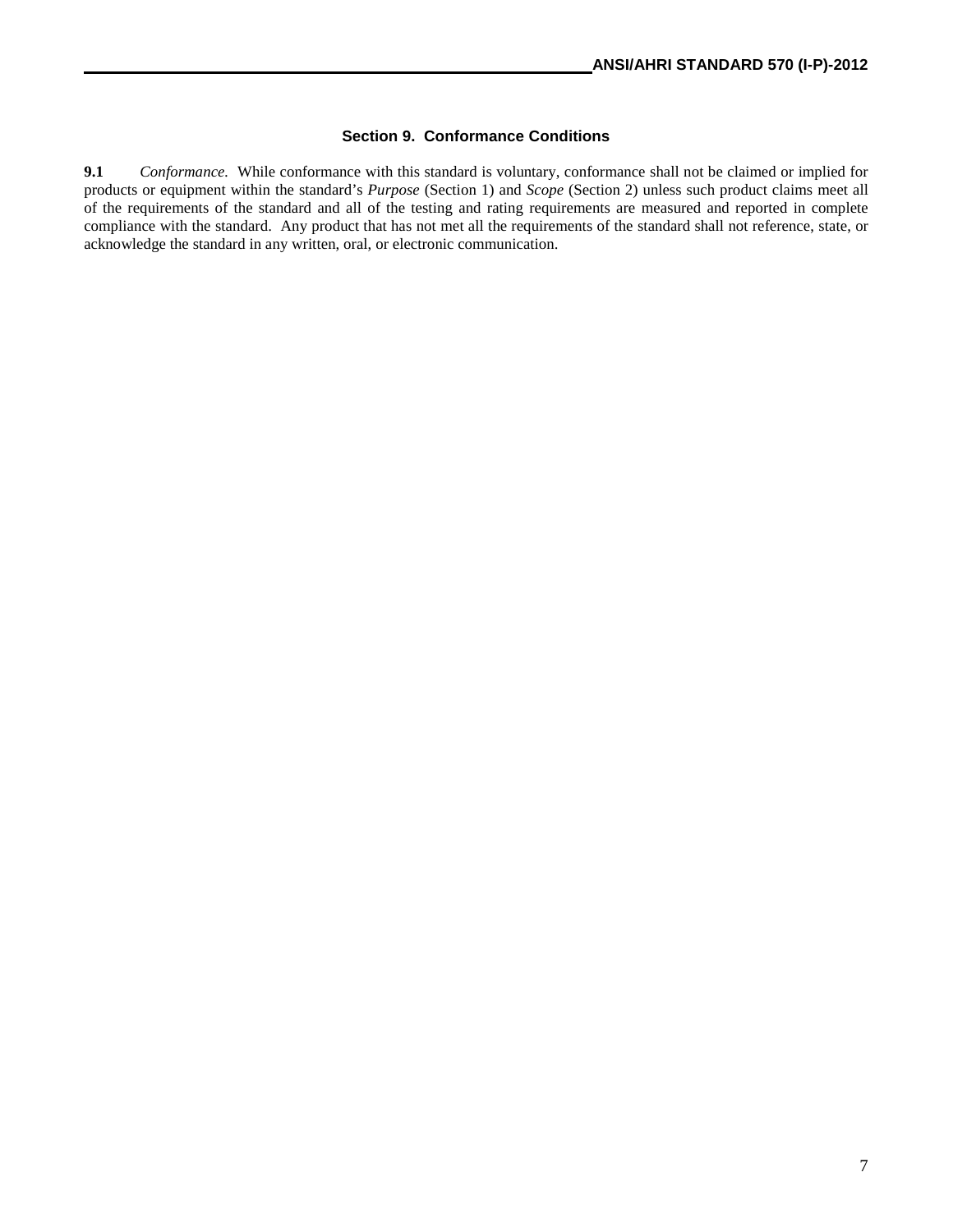**ANSI/AHRI STANDARD 570 (I-P)-2012**

| Table 1. Standard Rating Conditions for $\, {\sf CO}_2$ Compressors and Compressor Units for Refrigeration Applications $^{1,2,3}$ |               |                                |                                            |                                        |                                       |                              |                       |                                   |
|------------------------------------------------------------------------------------------------------------------------------------|---------------|--------------------------------|--------------------------------------------|----------------------------------------|---------------------------------------|------------------------------|-----------------------|-----------------------------------|
| Compression<br>Cycle                                                                                                               |               | Low Side                       |                                            | High Side - Subcritical                |                                       | High Side - Transcritical    |                       |                                   |
| Application                                                                                                                        | Cycle Type    | Rating<br><b>Test</b><br>Point | <b>Suction Dew</b><br>Point<br>Temperature | Return Gas<br>Temperature <sup>4</sup> | Discharge Dew<br>Point<br>Temperature | Condenser Exit<br>Subcooling | Discharge<br>Pressure | Gas Cooler<br>Exit<br>Temperature |
|                                                                                                                                    |               |                                | $\circ$ F                                  | $\circ$ F                              | $\mathsf{P}$                          | $\circ$ F                    | psia                  | $\degree$ F                       |
| Medium<br>Temperature                                                                                                              | Subcritical   | 1.01                           | 23                                         | 41                                     | 59                                    | 0                            | NA <sup>5</sup>       | <b>NA</b>                         |
|                                                                                                                                    |               | 1.02                           | 14                                         | 32                                     | 59                                    | $\mathbf 0$                  | <b>NA</b>             | <b>NA</b>                         |
|                                                                                                                                    | Transcritical | 1.03                           | 23                                         | 41                                     | <b>NA</b>                             | <b>NA</b>                    | 1300                  | 95                                |
|                                                                                                                                    |               | 1.04                           | 14                                         | 32                                     | <b>NA</b>                             | <b>NA</b>                    | 1300                  | 95                                |
| Low Temperature                                                                                                                    | Subcritical   | 1.05                           | $-22$                                      | $-4$                                   | 23                                    | 0                            | <b>NA</b>             | <b>NA</b>                         |
|                                                                                                                                    |               | 1.06                           | $-31$                                      | $-13$                                  | 23                                    | $\mathbf 0$                  | <b>NA</b>             | <b>NA</b>                         |
|                                                                                                                                    |               | 1.07                           | $-58$                                      | $-40$                                  | 23                                    | 0                            | <b>NA</b>             | <b>NA</b>                         |
|                                                                                                                                    |               | 1.08                           | $-22$                                      | $-4$                                   | 59                                    | 0                            | <b>NA</b>             | <b>NA</b>                         |
|                                                                                                                                    |               | 1.09                           | $-31$                                      | $-13$                                  | 59                                    | 0                            | <b>NA</b>             | <b>NA</b>                         |
|                                                                                                                                    | Transcritical | 1.10                           | -22                                        | $-4$                                   | <b>NA</b>                             | <b>NA</b>                    | 1300                  | 95                                |
|                                                                                                                                    |               | 1.11                           | $-31$                                      | $-13$                                  | <b>NA</b>                             | <b>NA</b>                    | 1300                  | 95                                |
| Low Temp-Small<br>Commercial                                                                                                       | Transcritical | 1.12                           | $-13$                                      | 90                                     | <b>NA</b>                             | <b>NA</b>                    | 1300                  | 95                                |
|                                                                                                                                    |               | 1.13                           | 23                                         | 90                                     | <b>NA</b>                             | <b>NA</b>                    | 1300                  | 95                                |
| Low Temp-<br>Industrial                                                                                                            | Subcritical   | 1.14                           | $-31$                                      | $-13$                                  | 41                                    | 0                            | <b>NA</b>             | <b>NA</b>                         |
|                                                                                                                                    |               | 1.15                           | $-58$                                      | $-40$                                  | 41                                    | 0                            | <b>NA</b>             | <b>NA</b>                         |

#### Notes:

1. If airflow across the compressor or other external methods of cooling are used to determine ratings, they shall be specified by the compressor manufacturer.

2. If liquid refrigerant injection is used to control compressor discharge temperature, without any derived subcooling benefits of the liquid entering the evaporator, it shall be specified by the compressor manufacturer.

3. Ratings are based on 95°F ambient temperature surrounding the compressor.

4. Return gas temperature entering the compressor is assumed to be useful superheat for capacity calculation

5. NA: Not Applicable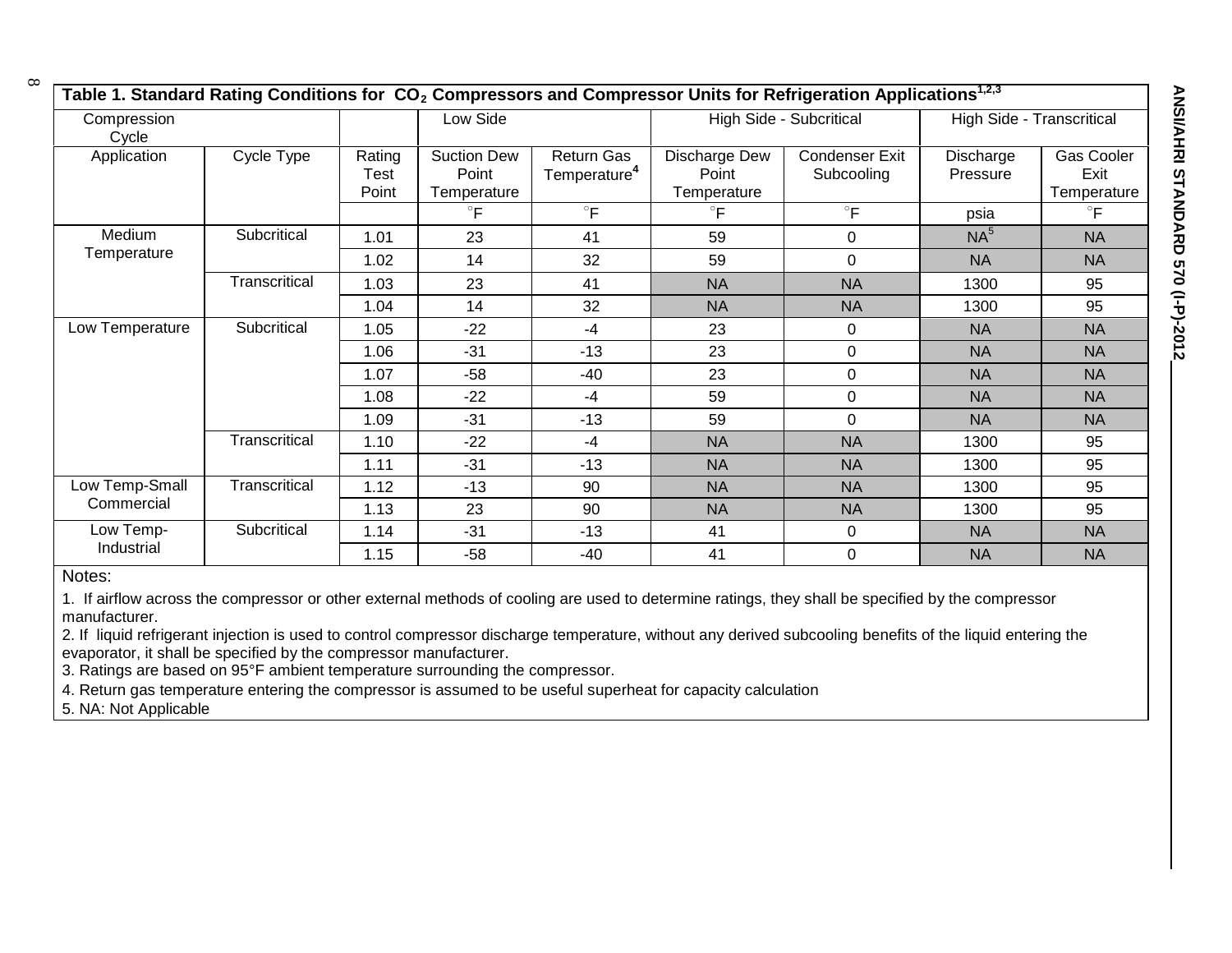# **APPENDIX A. REFERENCES – NORMATIVE**

**A.1** Listed here are all standards, handbooks, and other publications essential to the formation and implementation of the standard. All references in this appendix are considered as part of the standard.

**A.1.1** ANSI**/**AHRI Standard 110-2012, *Air-Conditioning and Refrigerating Equipment Nameplate Voltages,* 2012, Air-Conditioning, Heating, and Refrigeration Institute, 2111 Wilson Blvd., Suite 500, , Arlington, VA 22201, U.S.A.

**A.1.2** ANSI/ASHRAE Standard 15-2010, *Safety Standard for Refrigeration Systems with ANSI/ASHRAE 34-2010: Designation and Safety Classification of Refrigerants,* 2010, American National Standards Institute/American Society of Heating, Refrigerating and Air-Conditioning Engineers, 11 West  $42<sup>nd</sup>$  Street, New York, NY 10036, U.S.A./1791 Tullie Circle N.E., Atlanta, GA 30329, U.S.A.

**A.1.3** ANSI/ASHRAE Standard 34-2010 with Addenda, *Number Designation and Safety Classification of Refrigerants,* 2010, American National Standards Institute/American Society of Heating, Refrigerating and Air-Conditioning Engineers, 11 West 42<sup>nd</sup> Street, New York, NY 10036, U.S.A./1791 Tullie Circle N.E., Atlanta, GA 30329, U.S.A.

**A.1.4** ANSI/ASHRAE Standard 41.9-2011, *Standard Methods for Volatile-Refrigerant Mass Flow Measurements Using Calorimeters,* 2011, American National Standards Institute/American Society of Heating, Refrigerating and Air-Conditioning Engineers, 11 West 42<sup>nd</sup> Street, New York, NY 10036, U.S.A./1791 Tullie Circle N.E., Atlanta, GA 30329, U.S.A.

**A.1.5** ANSI/ASHRAE Standard 41.10-2008, *Standard Methods for Volatile-Refrigerant Mass Flow Measurements Using Flowmeters,* 2008, American National Standards Institute/American Society of Heating, Refrigerating and Air-Conditioning Engineers, 11 West 42<sup>nd</sup> Street, New York, NY 10036, U.S.A./1791 Tullie Circle N.E., Atlanta, GA 30329, U.S.A.

**A.1.6** ASHRAE Standard 23.1-2010, *Methods of Testing for Rating the Performance of Positive Displacement Refrigerant Compressors and Condensing Units that Operate at Subcritical Temperatures of the Refrigerant,* 2010, American Society of Heating, Refrigerating and Air-Conditioning Engineers, Inc., 1791 Tullie Circle N.E., Atlanta, GA 30329, U.S.A.

**A.1.7** ASHRAE *Terminology of Heating, Ventilation, Air Conditioning and Refrigeration* 1991 Second Edition, American Society of Heating, Refrigerating and Air-Conditioning Engineers, Inc., 1791 Tullie Circle N.E., Atlanta, GA 30329, U.S.A.

**A.1.8** IEC Standard 60038, *IEC Standard Voltages,* 2002, International Electrotechnical Commission, 3, rue de Varembe, P.O. Box 131, 1211 Geneva 20, Switzerland.

**A1.9** NIST Thermodynamic Properties of Refrigerants and Refrigerant Mixtures Database (REFPROP)*.*

# **APPENDIX B. REFERENCES – INFORMATIVE**

**B.1.1** ISO 917: 1989, *Testing of Refrigerant Compressors,* 1989, International Organization for Standardization, Case Postale 56, CH-1211, Geneva 21 Switzerland.

**B1.2** AHRI Standard 540-2004, *Performance Rating of Positive Displacement Compressors and Compressor Units*, 2004, Air- Conditioning, Heating, and Refrigeration Institute, , Arlington, VA 22203, U.S.A.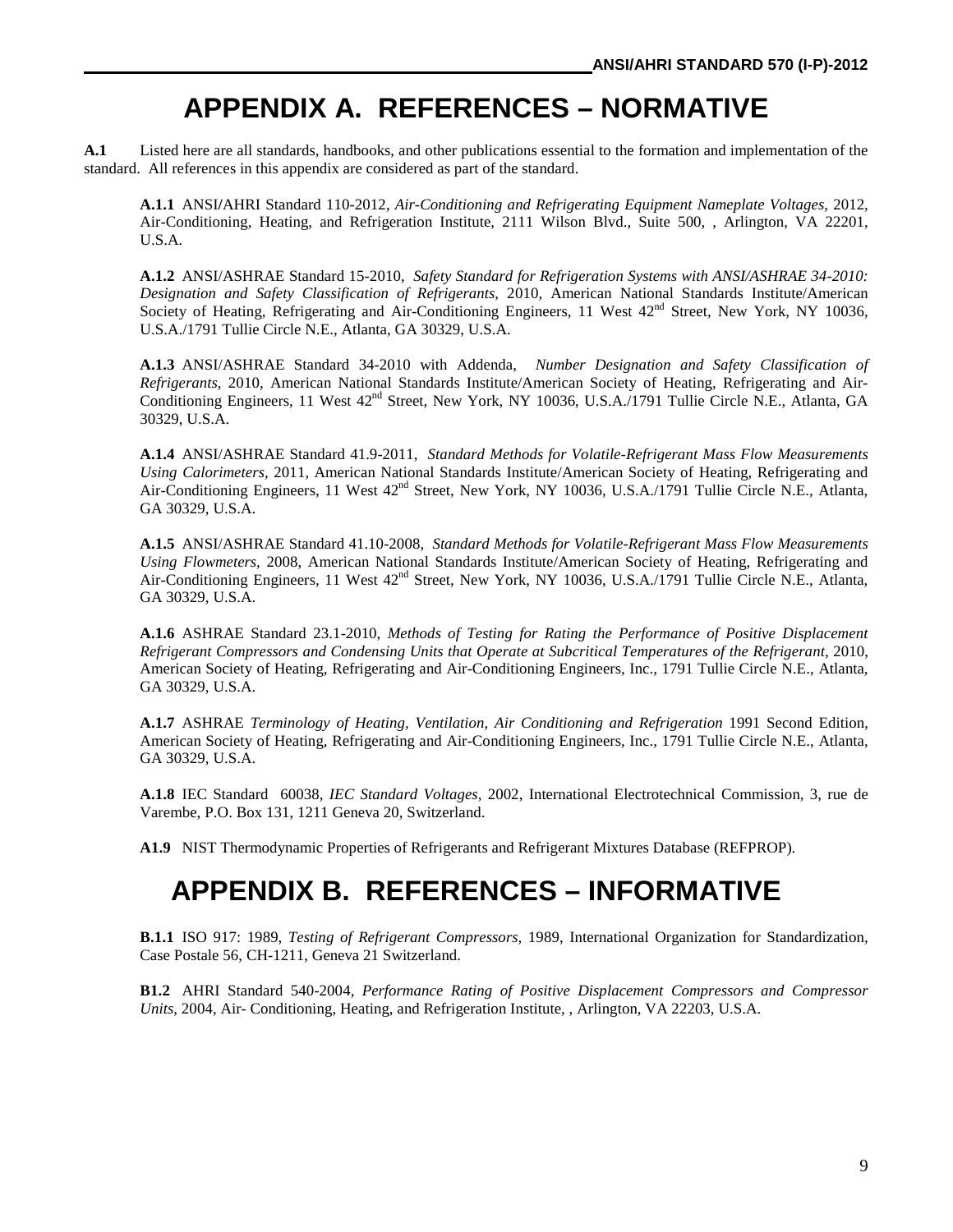# **APPENDIX C. METHOD OF TEST FOR TRANSCRITICAL AND TWO STAGE SUBCRITICAL CYCLES – NORMATIVE**

#### **Section C1. Purpose**

**C1.1** *Purpose.* The purpose of this appendix is to supplement ASHRAE Standard 23.1 and to provide a method of testing for rating Positive Displacement Refrigerant Compressors and compressor units that operate within transcritical and two stage subcritical refrigeration cycles.

#### **Section C2. Requirements**

#### **C2.1** *Test Requirements.*

**C2.1.1** *Compressor or Compressor Unit Ratings.* Each test data point used for rating a compressor or compressor unit shall consist of a primary test and a simultaneous, independent confirming test at a specified set of operating conditions. Compressor or compressor unit ratings shall be determined from refrigerant mass flow rates obtained by the primary method of test. However, each refrigerant mass flow rate obtained from the primary test (a timeaveraged flow rate for a specific test data point) shall be considered to be valid only if the measured refrigerant mass flow rate from the corresponding confirming test (a time-averaged flow rate for the same test data point over the same time span) is within  $\pm$  3% of the primary test measurement.

For the purpose of ratings, the refrigerant mass flow rate (used in Equations C1 through C14) is defined as being the compressor or compressor unit suction mass flow rate for each stage.

If an intermediate cooling means is included in the test article, the test shall be performed according to the manufacturer's instructions with respect to the parameters needed to operate the intermediate cooling means.

If a refrigerant injection scheme is included in the test article, the refrigerant injection shall be performed according to the manufacturer's instructions with respect to pressure, temperature, quality, and refrigerant mass flow rate at the injection location.

For example, when testing compressors or compressor units that use refrigerant injection for cooling and that includes a test method that measures total refrigerant mass flow rate on the supercritical discharge side of the test article, the refrigerant injection mass flow rate shall be measured by one of the methods listed in Table 1 and shall be subtracted from the total refrigerant mass flow rate to determine the compressor or compressor unit refrigerant mass flow rate. The resulting value for refrigerant mass flow rate shall be used in Equations C1 through C14.

**C2.1.2** *Power Input.* Power Input to the compressor or compressor unit shall be determined using the test method described in Section C5.2. This includes the Power Input to the shaft of Open Drive Refrigerant Compressors, the Power Input at the motor terminals for Hermetic Refrigerant Compressors, Semi-Hermetic Refrigerant Compressors, or Open Drive Refrigerant Compressors and the power absorbed by all ancillaries that are necessary to sustain the operation of the compressor or compressor unit (e.g., oil pump, fan motors, controls components, and circulating pumps.)

**C2.1.3** *Thermodynamic State Points.* The thermodynamic state points illustrated in Figures C1-C4 apply to the calculations described below. The single stage compressor efficiency calculations in Equation C1 apply for Figures C1 and C2. Specifically, Figure C2 shows the pressure versus enthalpy cycle for the single stage refrigerant system illustrated in Figure C1. Heat transfer into the evaporator  $(\dot{q})$  transforms the refrigerant into a superheated vapor between state points 1 and 2. The compressor increases the refrigerant pressure between state points 2 and 3. State point 3s illustrates the compressor discharge condition that would correspond to an isentropic compression process. Heat transfer out from the gas cooler  $(\dot{q}_c)$  transforms the refrigerant into a relatively cool supercritical fluid at state point 4. The remaining step in the cycle between state points 4 and 1 is an isenthalpic pressure decrease through a metering device to transform the refrigerant to a liquid refrigerant two phase mixture at the thermodynamic conditions at the evaporator inlet.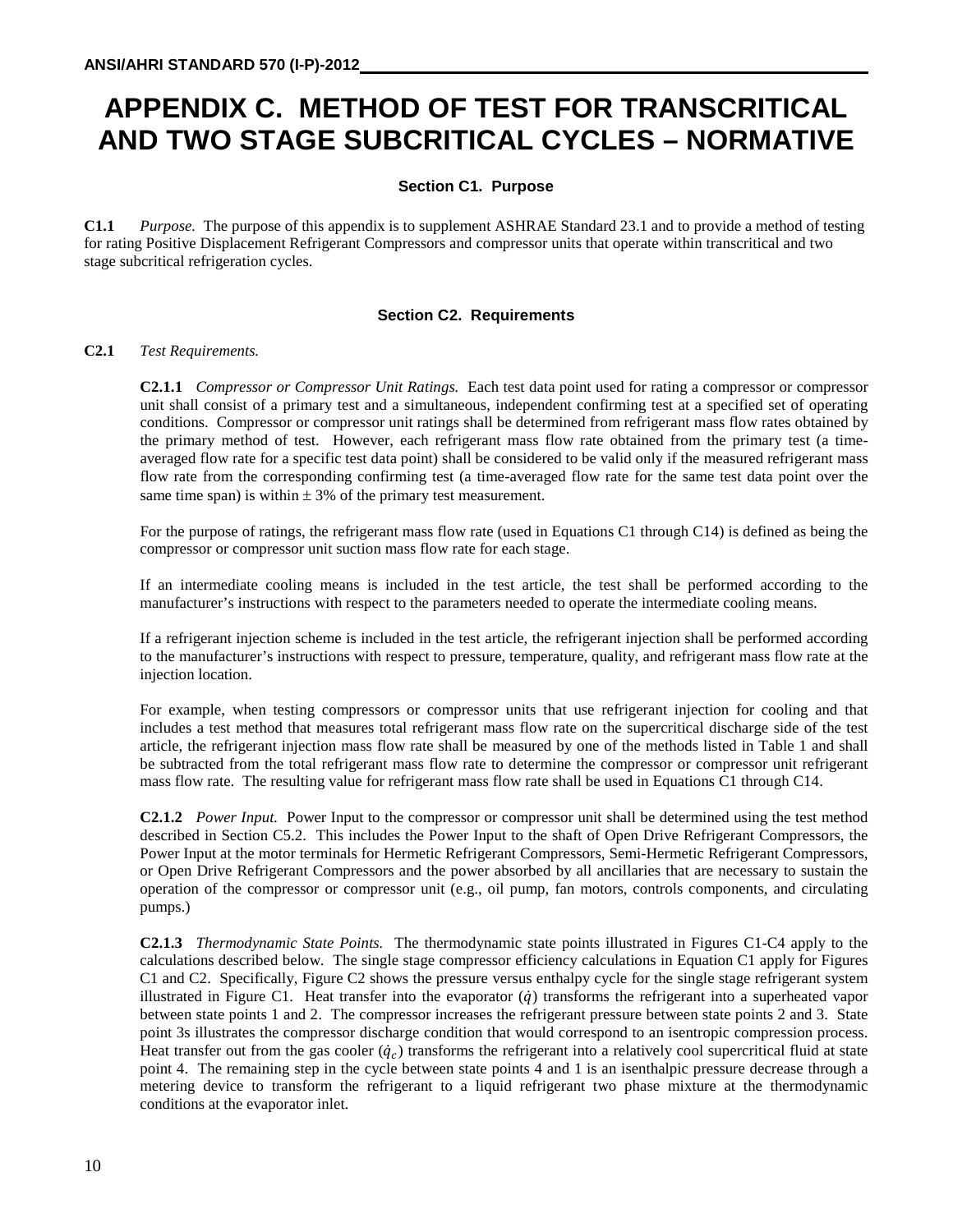Figures C3 and C4 show a two-stage system with intermediate pressure economization. The two-stage compressor efficiency calculations (C2) apply for Figures C3 and C4. Figure C4 shows the pressure versus enthalpy cycle for the two-stage economized refrigerant system illustrated in Figure C3. Heat transferred into the evaporator (q̇) transforms the refrigerant into a superheated vapor between state points  $1_1$  and  $2_1$  ( $2_{1S}$  is identical to  $2_1$ .) The first stage of the compressor increases the refrigerant pressure between state points  $2<sub>1</sub>$  and  $3<sub>1</sub>$ . State point  $3<sub>1s</sub>$  illustrates the compressor discharge condition that would correspond to an isentropic compression process for stage 1. The intermediate pressure refrigerant saturated vapors flow (m<sub>I</sub>) leaving the economizer at thermodynamic state point 5 combines with the first stage compressor discharge flow  $(m_1)$  to enter the second stage of the compressor  $(m_2)$  at state point  $2<sub>2</sub>$ . The second stage of the compressor increases the refrigerant pressure between state points  $2<sub>2</sub>$  and  $3<sub>2</sub>$ . State point  $2_{2s}$  illustrates the thermodynamic state that corresponds to mixing of the intermediate pressure flow  $(m_1)$ from state point 5 with the theoretical isentropic compressor discharge at state  $3_{1s}$ . State point  $3_{2s}$  illustrates the compressor discharge condition that would correspond to an isentropic compression process for stage 2 from the second stage theoretical suction gas state  $2_{2s}$ . Heat transfer out from the gas cooler  $(\dot{q}_c)$  transforms the refrigerant into a relatively cool supercritical fluid at state point  $4<sub>2</sub>$ . The refrigerant expands at constant enthalpy through a metering device to the intermediate pressure state point  $1<sub>2</sub>$ , where it separates in a flash tank to a saturated vapor state point 5 and a saturated liquid state point  $4<sub>1</sub>$ . In the case of a direct expansion economizer, state point 5 could be a superheated vapor, saturated vapor or two-phase refrigerant. The intermediate pressure saturated vapor flow  $(m<sub>1</sub>)$  combines with the 1<sup>st</sup> stage compressor flow  $(m<sub>1</sub>)$ , while the saturated liquid flow  $(m<sub>1</sub>)$  expands at constant enthalpy through a metering device to state point  $1<sub>1</sub>$  at the evaporator inlet.



**Figure C1. Single Stage Refrigeration Cycle Schematic with Thermodynamic State Point Numbers**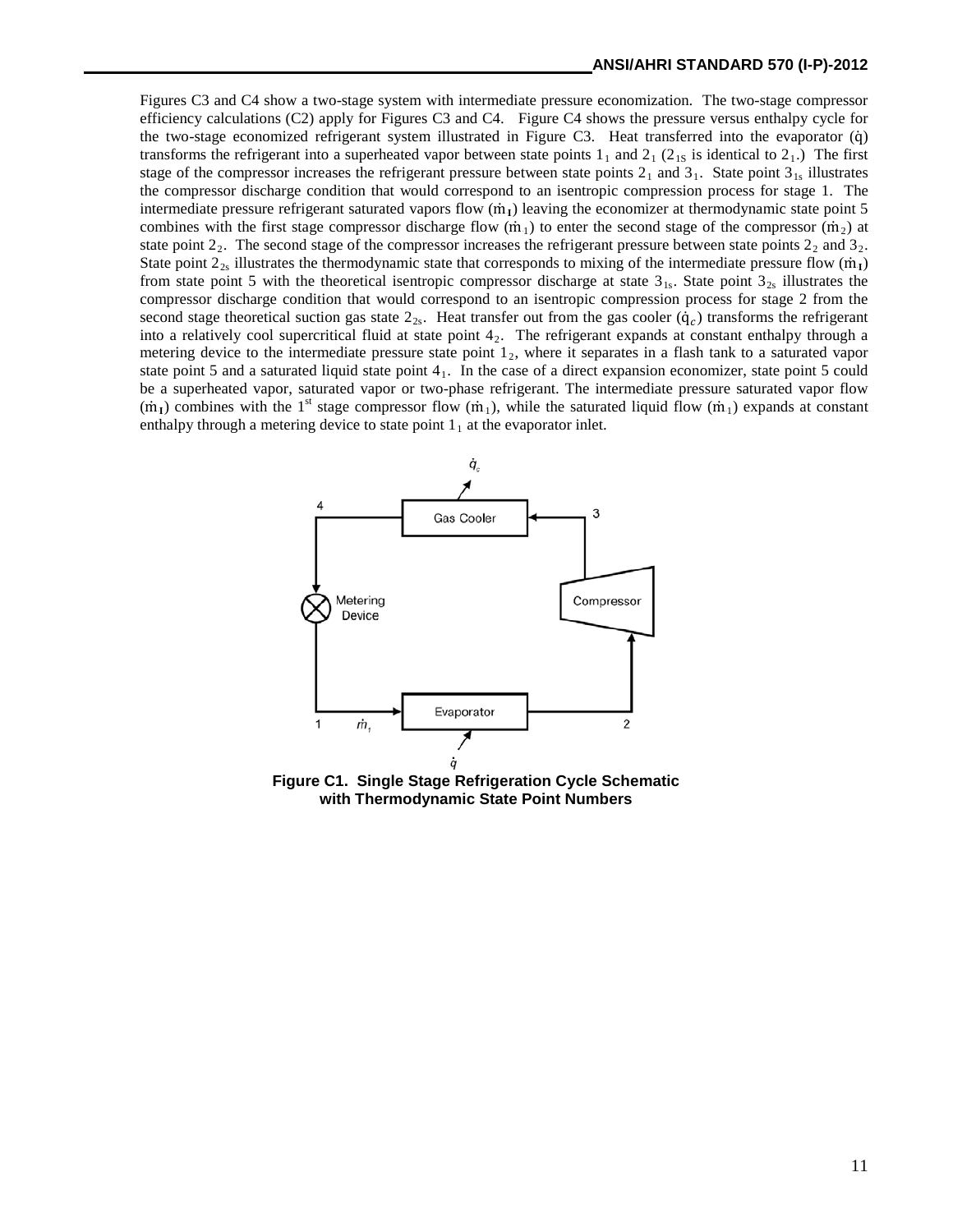





**Figure C3. Two Stage Refrigeration Cycle Schematic with Thermodynamic State Point Numbers**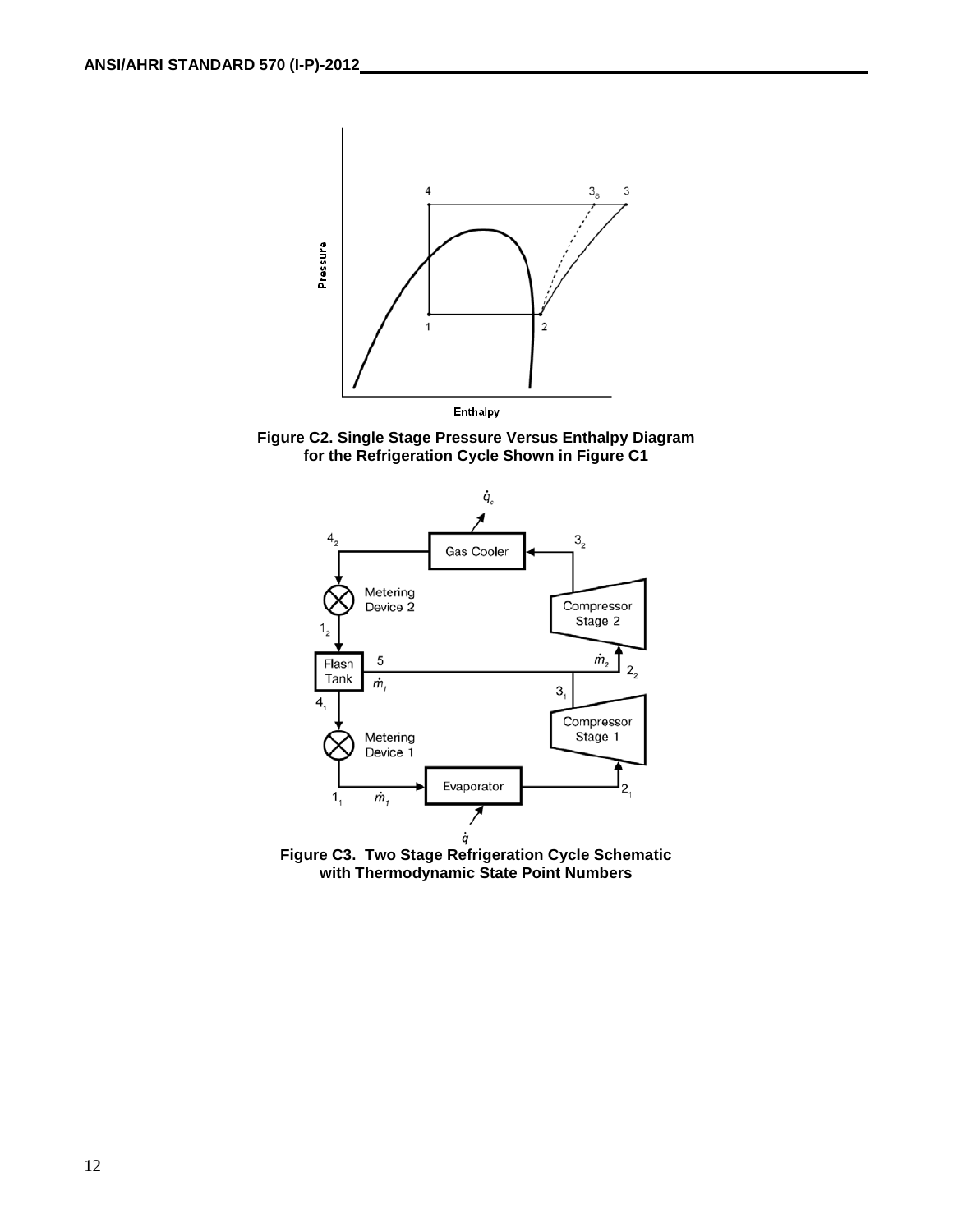

**Figure C4. Two Stage Pressure Versus Enthalpy Diagram for the Refrigeration Cycle Shown in Figure C3**

**C2.1.4** *Efficiency.* Compressor Efficiency, Compressor Unit Efficiency, or performance factor shall be computed as described in the paragraphs below. The refrigerant thermodynamic state  $2<sub>1</sub>$  is defined by the pressure and temperature parameters.

**C2.1.4.1** Compressor Efficiency or Compressor Unit Efficiency, for single-stage compressors or compressor unit, shall be computed as shown in Equation C1:

$$
\eta = \frac{\left[\dot{m}(h_{3s} - h_2)\right]}{P} \cdot 100\tag{C1}
$$

Where:

- $h<sub>2</sub>$  = Specific enthalpy of refrigerant vapor entering the compressor or compressor unit, Btu/lb
- $h_{3s}$  = Specific enthalpy of refrigerant vapor at discharge pressure, following an isentropic compression of the refrigerant vapor entering the compressor or compressor unit, Btu/lb
- 
- $\dot{m}$  = Refrigerant mass flow rate, lb/h<br>  $\eta$  = Compressor or Compressor Uni Compressor or Compressor Unit Efficiency, %
- P = Power Input, kW

**C2.1.4.2** Compressor Efficiency or Compressor Unit Efficiency, for two-stage compressors, shall be computed as shown in Equation C2:

$$
\eta = \frac{\left[\dot{m}_1(h_{31s} - h_{21s}) + \dot{m}_2(h_{32s} - h_{22s})\right]}{P} \cdot 100
$$
 C2

Where:

- $h_{215}$  = Specific enthalpy of refrigerant vapor entering the first stage of the compressor or compressor unit, Btu/lb
- $h_{2.55}$  = Specific enthalpy of refrigerant vapor entering the second stage of the compressor or compressor unit assuming an isentropic compression within the first compression stage, Btu/lb
- $h_{315}$  = Specific enthalpy of refrigerant vapor leaving the first stage of the compressor or compressor unit assuming an isentropic compression within the first compression stage, Btu/lb
- $h_{3.85}$ = Specific enthalpy of refrigerant vapor leaving the second stage of the compressor or compressor unit assuming an isentropic compression within the second compression stage, Btu/lb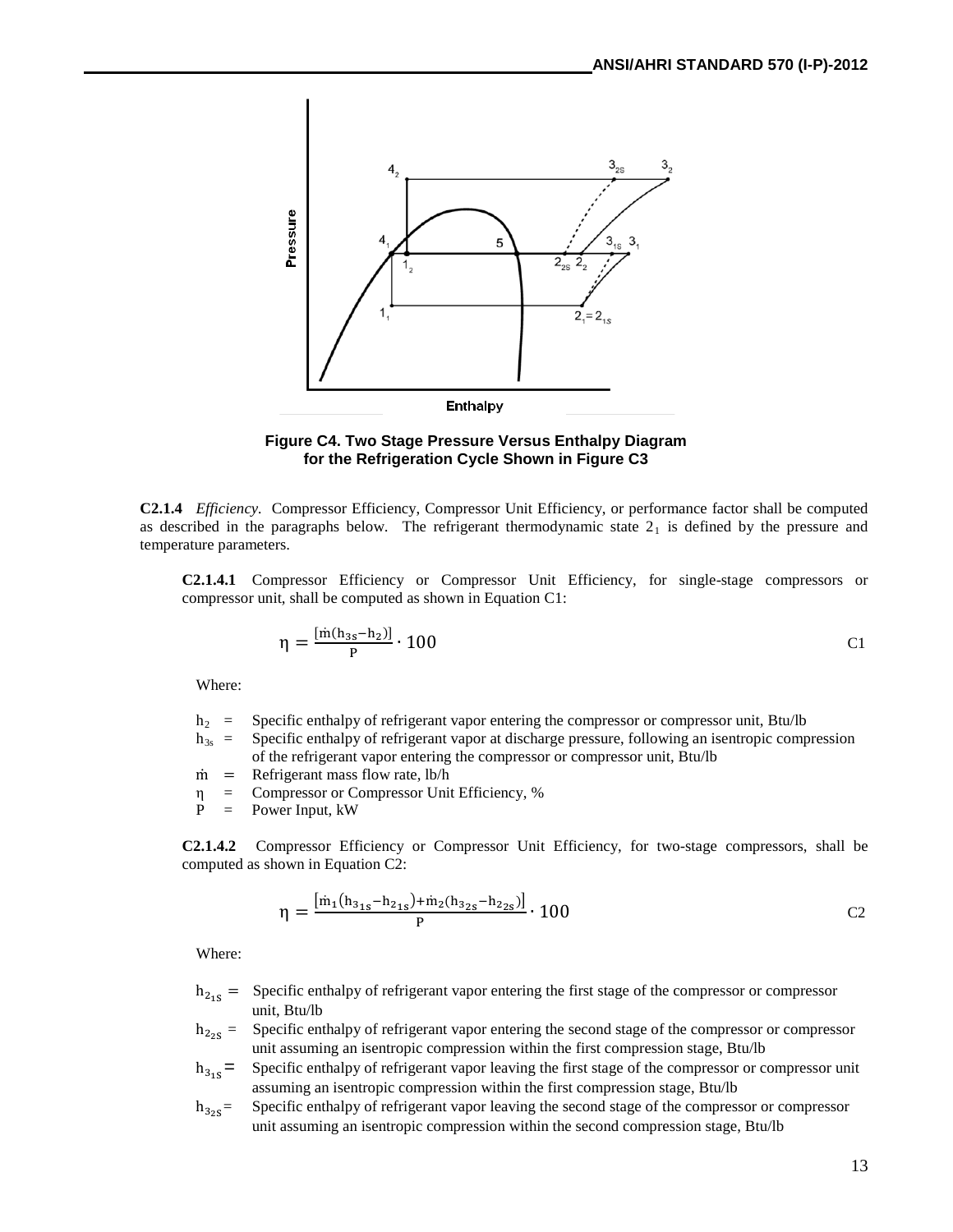η = Compressor or Compressor Unit Efficiency, %

P = Power Input, W

The thermodynamic state,  $h_{2s}$  is calculated as follows:

$$
h_{2_{2S}} = \frac{m_1 h_{3_{1S}} + m_1 h_5}{m_2}
$$
 C3

Where:

 $h<sub>5</sub>$  = Specific enthalpy of refrigerant flow entering the compressor or compressor unit by the intermediate pressure refrigerant communication port, Btu/lb

**C2.1.5** *Oil Circulation Rates.* Oil circulation rates through a calorimeter or liquid flowmeter shall not exceed 2%. Oil circulation rates through a gaseous flowmeter shall not exceed 1%.

**C2.1.5.1** If the compressor or compressor unit is designed to be used only in applications that include an efficient oil separator (i.e., oil circulation is less than 1,000 ppm), then an oil separator that meets this requirement should be included in the test setup and oil circulation measurement is not required.

**C2.1.5.2** If the compressor or compressor unit is designed to be applied without an efficient oil separator, the oil circulation must be measured as prescribed in ANSI/ASHRAE 41.9 or in ANSI/ASHRAE 41.10*.* If measurements show that the oil circulation rate will exceed 2% (1% for a gaseous flowmeter method), then an auxiliary oil separator capable of reducing the oil circulation rates to meet the requirements must be used.

**C2.1.5.3** Any oil removed from the refrigerant by an oil separator must be returned to the refrigerant circuit in a manner that does not affect the refrigerant mass flow measurement as described below:

- **C2.1.5.3.1** If the oil separator is normally applied with the compressor or compressor unit as defined in ANSI/ASHRAE 41.9 or ANSI/ASHRAE 41.10*,* the oil from the separator should be returned in the normal way the equipment is applied.
- **C2.1.5.3.2** If an auxiliary oil separator is required, the oil from the auxiliary separator should be returned to the refrigerant circuit at a location downstream of the calorimeter outlet or flowmeter outlet.

**C2.1.6** *Suction Superheat.* Suction superheat is the difference between the refrigerant vapor temperature and the dew point temperature at the subcritical pressure of the refrigerant entering the compressor. Suction superheat is defined, specified, and measured for the lowest pressure suction port only and does not include interstage or second stage inlet conditions.

**C2.1.7** *Expansion Device Inlet Temperature and Pressure.* The temperature and pressure of the refrigerant entering each metering device shall be determined for each test condition.

**C2.1.8** *Capacity.* Capacity shall be computed as described in the paragraphs below.

**C2.1.8.1** Compressor or compressor unit Refrigerating Capacity, for Single Stage and Two Stage Compressors or compressor units, shall be computed as shown in Equation C4:

$$
\dot{q} = \dot{m}_1(h_2 - h_1) \tag{24}
$$

Where:

- $\dot{q}$  = Evaporator capacity at the specified operating conditions, Btu/hr<br> $\dot{m}_1$  = Refrigerant mass flow rate through the evaporator, lb/h
- $\dot{m}_1$  = Refrigerant mass flow rate through the evaporator, lb/h<br>  $h_1$  = Specific enthalpy of refrigerant entering the evaporator,
- $=$  Specific enthalpy of refrigerant entering the evaporator, Btu/lb
- $h_2$  = Specific enthalpy of refrigerant entering the compressor or compressor unit, Btu/lb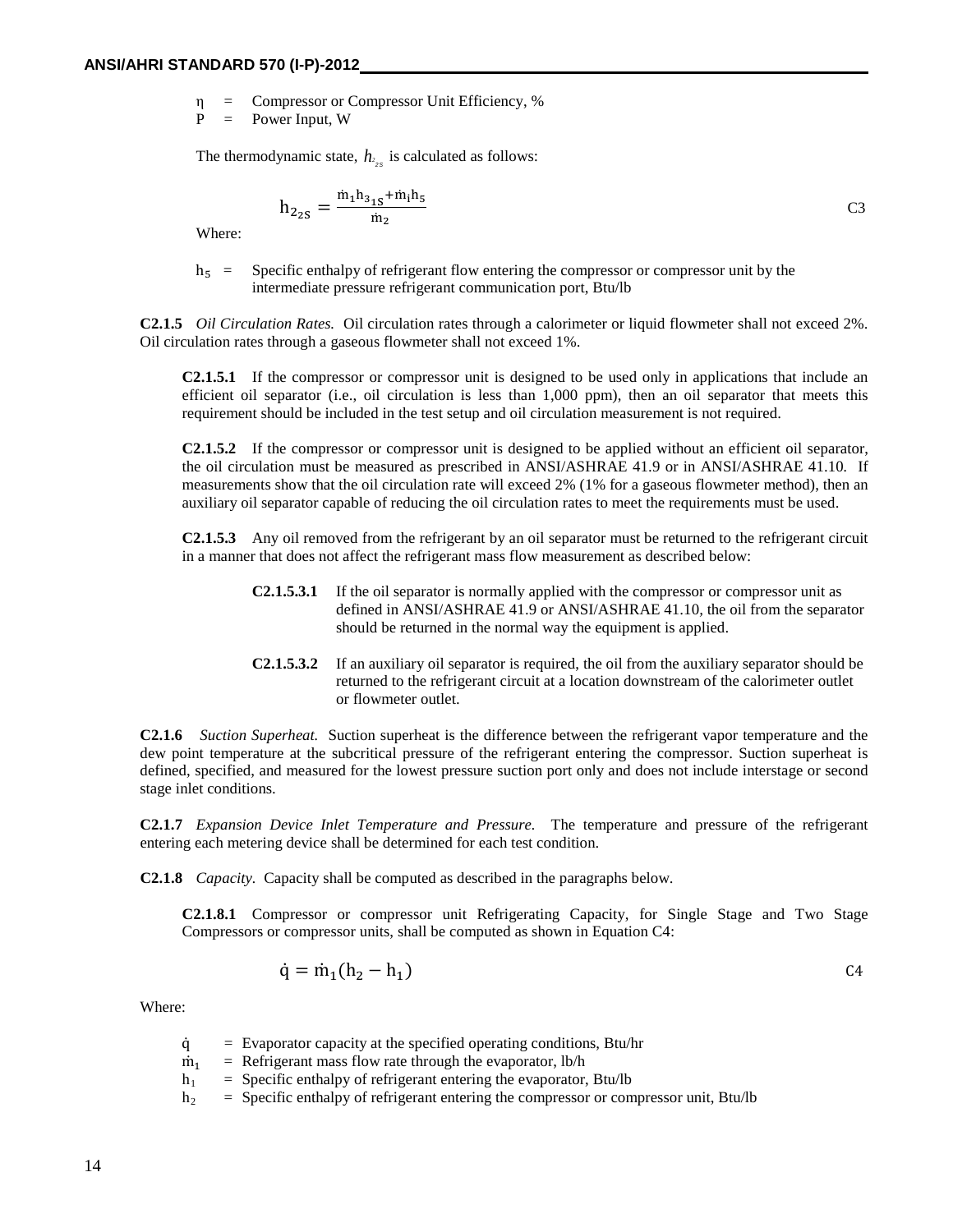**C2.1.9** *Refrigerant Data.* The source from which refrigerant thermodynamic properties are obtained shall be stated in the test report including the version number of the property database. The preferred source is *NIST Thermodynamic Properties of Refrigerants and Refrigerant Mixtures Database (REFPROP).*

**C2.1.10** *Safety.* See ANSI/ASHRAE Standard 15*, Safety Standard for Refrigeration Systems* for all calorimeters and flowmeters used for these rating tests.

**C2.2** *Specified Test Conditions.* Rating tests on a compressor or compressor unit shall be performed at one or more sets of steady-state operating test conditions. Each set of specified test conditions shall include the following parameters with acceptable tolerance limits provided for each parameter.

**C2.2.1** Electrical conditions for hermetic compressor, semi-hermetic compressor, open drive compressor, or compressor unit:

**C2.2.1.1** Voltage for each phase, V

**C2.2.1.2** Line frequency, Hz

**C2.2.2** Shaft rotational speed if the compressor is an Open Drive type, rpm

**C2.2.3** Ambient air temperature, °F

**C2.2.4** Refrigerant suction pressure entering the compressor, psia

**C2.2.5** The temperature of the suction superheated refrigerant vapor entering the compressor (see Section C2.1.6 for definition) shall be specified, °F

**C2.2.6** Refrigerant pressure leaving the compressor, psia

**C2.2.7** Suction superheat, the difference between the refrigerant vapor temperature and the dew point temperature at the pressure of the refrigerant entering the compressor, °F

**C2.2.8** The refrigerant inlet conditions at the expansion device before the evaporator

**C2.2.8.1** The thermodynamic state of the refrigerant at the inlet of the expansion device before the evaporator shall be consistent with the rating method declared from Section 5.5.

**C2.2.9** The refrigerant inlet conditions at the metering device for refrigerant rejection

**C2.2.9.1** For a compressor or a compressor unit with refrigerant injection, the temperature, °F, and pressure, psia, of the refrigerant entering the metering device shall be specified

**C2.3** *Values to be Determined.*

**C2.3.1** Values that shall be determined at each test condition are:

**C2.3.1.1** Refrigerant mass flow rate obtained from both the primary and confirming test methods, lb/h. For Two Stage Compressors or compressor units, the refrigerant mass flow rate for each stage shall be determined, lb/h

**C2.3.1.2** Power Input, W

**C2.3.1.3** Compressor or Compressor Unit Efficiency, %

**C2.3.1.4** Energy Efficiency, Btu/W-h or bhp/ton

**C2.3.1.5** Oil circulation rate at suction pressure port (percent by mass) if required by Section C2.1.5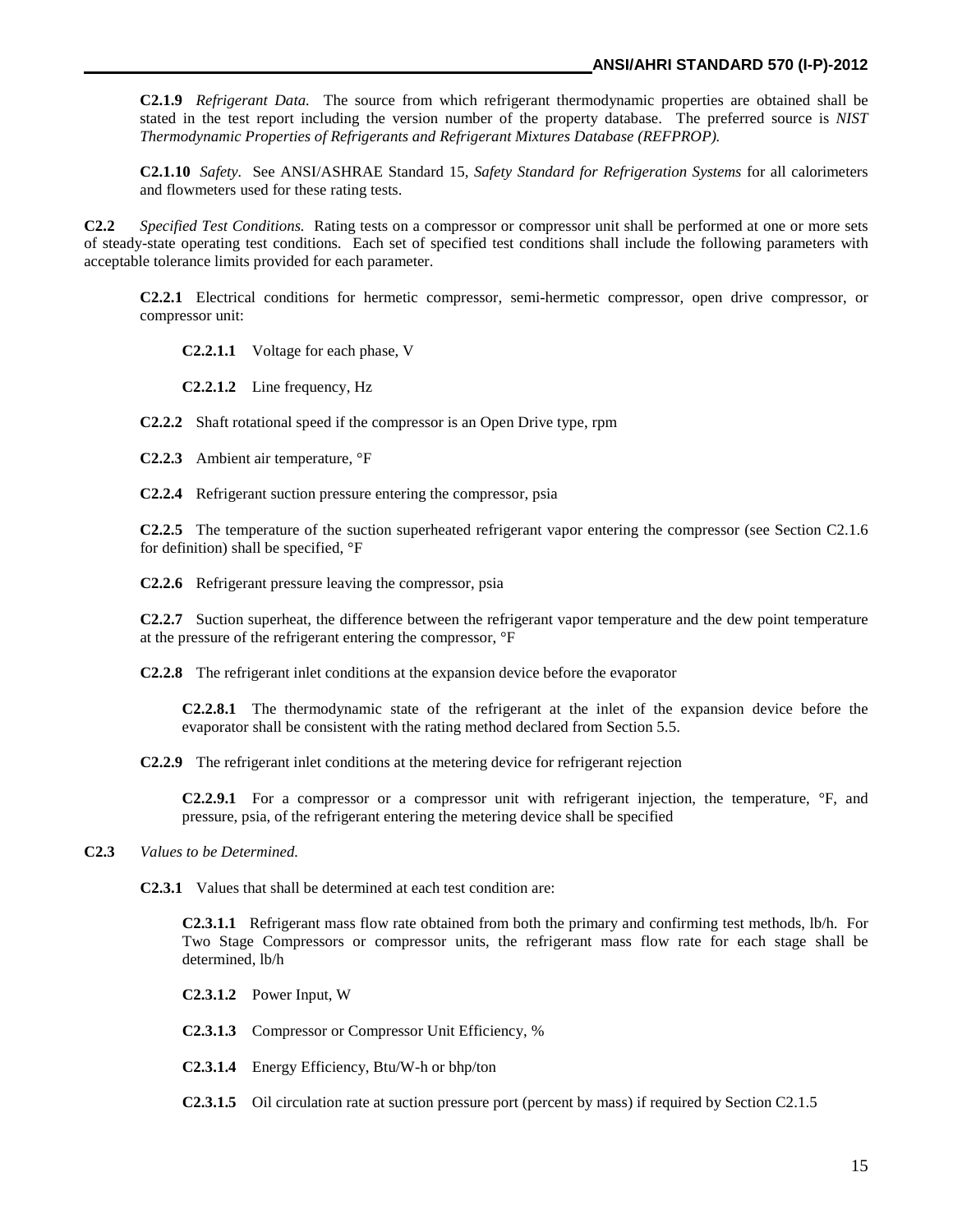**C2.3.1.6** Suction superheat, as defined in Section C2.1.6, °F

**C2.3.1.7** Expansion device inlet temperature, as defined in Section C2.1.7, °F

**C2.3.1.8** Ambient air temperature surrounding the compressor, °F

**C2.3.1.9** Barometric pressure (required whenever a pressure-sensing device is referenced to atmospheric pressure), in Hg

- **C2.3.2** Additional values that may also be determined include the following:
	- **C2.3.2.1** Capacity, Btu/h
	- **C2.3.2.2** Volumetric efficiency, %
	- **C2.3.2.3** Current, A
	- **C2.3.2.4** Compressor shaft rotational speed, rpm
	- **C2.3.2.5** Compressor torque, ft-lb $_f$
	- **C2.3.2.6** Air circulation rate,  $ft^3/\text{min}$ , air speed,  $ft/\text{min}$ , and/or airflow direction
	- **C2.3.2.7** The vapor intermediate pressure of the refrigerant entering the compressor, psia
	- **C2.3.2.8** The vapor temperature of the refrigerant entering the compressor at the intermediate pressure, °F
	- **C2.3.2.9** The vapor quality of the refrigerant entering the compressor at the intermediate pressure, %
	- **C2.3.2.10** Cooling fluid inlet and outlet temperature, °F

#### **Section C3. Instruments**

Refer to ASHRAE Standard 23.1.

#### **Section C4. Methods of Testing**

The method of testing is covered in this Appendix C and supplemented by ASHRAE Standard 23.1.

#### **Section C5. Compressor Testing**

#### **C5.1** *Preparations.*

**C5.1.1** Leak-test the refrigerant system to ensure that no refrigerant leaves the system during the test.

**C5.1.2** Install the correct oil and refrigerant charges.

**C5.1.3** Provide a means for measuring air circulation (if required) in terms of quantity, velocity, temperature and orientation with respect to the compressor.

**C5.1.4** Provide a means for collecting refrigerant liquid/oil samples for oil circulation rate measurements if required by Section C2.1.5.

**C5.1.5** Insulate temperature sensors as required to ensure measurement accuracy.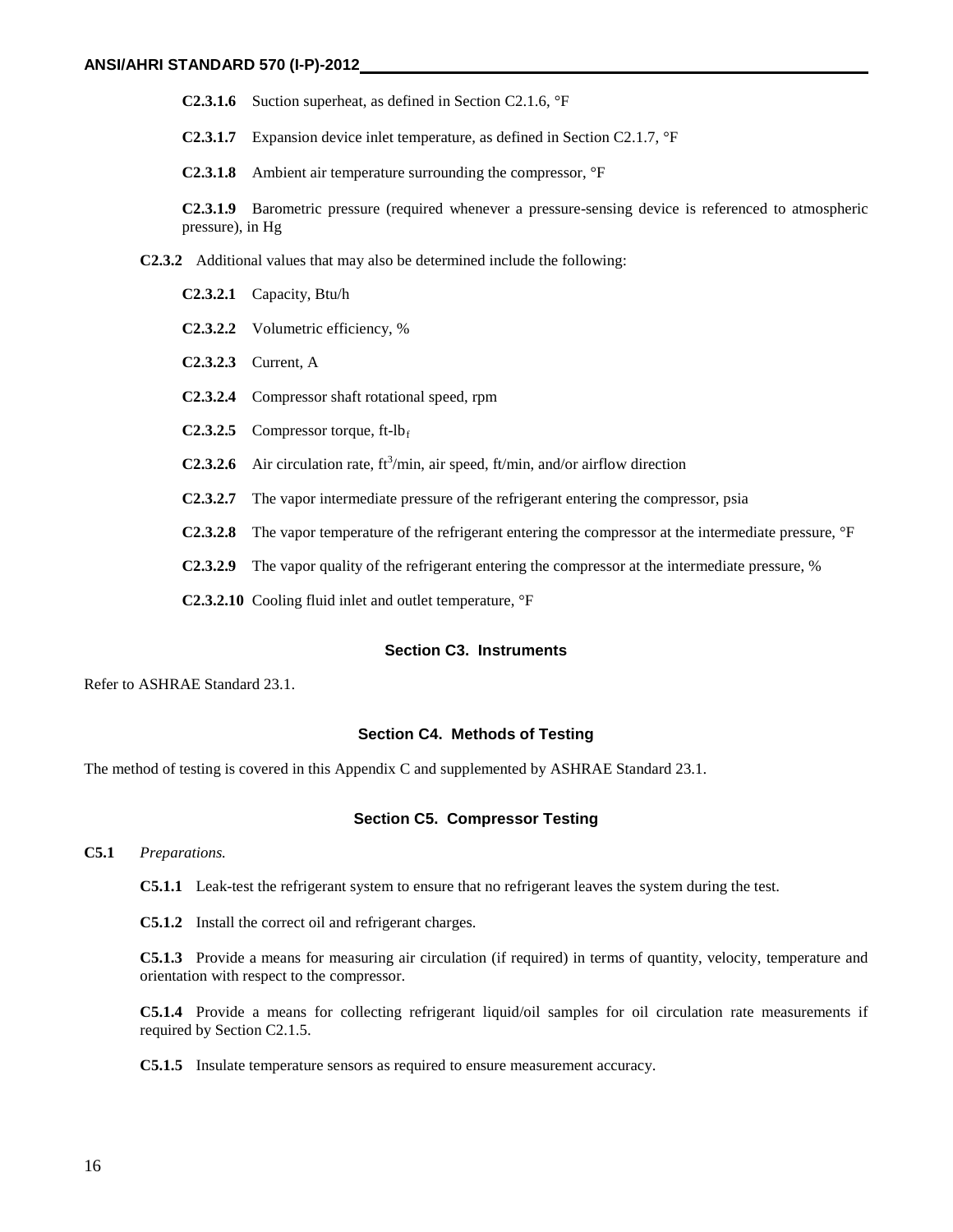**C5.2** *Operating Conditions and Limits.*

**C5.2.1** When Power Input is determined by electrical power measurement, regulate the voltage for each phase at the motor terminal to within  $\pm 1\%$  of the voltage specified.

**C5.2.2** When Power Input is determined by shaft power measurement, regulate the shaft speed to within  $\pm 1\%$  of the speed specified.

**C5.2.3** Adjust and maintain the compressor ambient temperature to within  $\pm 7$  °F of the specified value.

**C5.2.4** If using interstage heat rejection, adjust and maintain the cooling fluid temperature to within  $\pm 2$  °F of the specified value.

**C5.2.5** If required for rating, adjust and maintain the air circulation surrounding the compressor within the limits specified in the test plan. This may include volumetric airflow rate, speed, temperature and/or orientation with respect to the compressor.

**C5.2.6** Adjust and maintain the compressor suction pressure to within  $\pm 1\%$  of the absolute pressure specified.

**C5.2.7** Adjust and maintain the compressor suction vapor temperature to within  $\pm 2$  °F of the temperature specified.

**C5.2.8** If intermediate pressure flow exists, adjust and maintain the compressor intermediate pressure to within  $\pm 1\%$  of the measured absolute pressure value.

**C5.2.9** If intermediate pressure flow exists, adjust and maintain the temperature of the intermediate pressure vapor entering the compressor to within  $\pm 2$  °F of the measured temperature value.

**C5.2.10** Adjust and maintain the pressure leaving the compressor to within  $\pm$  1% of the specified absolute discharge pressure value.

**C5.2.11** Adjust and maintain the gas cooler supercritical vapor temperature to within  $\pm 2$  °F of the temperature specified.

**C5.2.12** A minimum of three trial sets of refrigerant mass flow rate measurements shall be made at stable test conditions to each refrigerant flow rate being measured. The average of all data values shall be used as the reported test measurement value. The variation of each individual value shall not differ from the averaged value by more than  $\pm$  2%.

**C5.2.13** Compressor mechanical equilibrium ("break-in"), as evidenced by steady-state values of power or current and capacity readings, is required. The manufacturer's recommendations for the break-in procedure and the period required should be followed.

**C5.2.14** For refrigerant injection compressors, the injection mass flow rate shall be adjusted and maintained for each compressor inlet to within  $\pm 1\%$  of the measured value.

**C5.3** *Compressor Test Report.*

**C5.3.1** *Test Identification.*

**C5.3.1.1** Date, place, time and duration of test

**C5.3.1.2** Operator's name

**C5.3.2** *Test Article Description.*

**C5.3.2.1** Test article description (e.g., model number, serial number)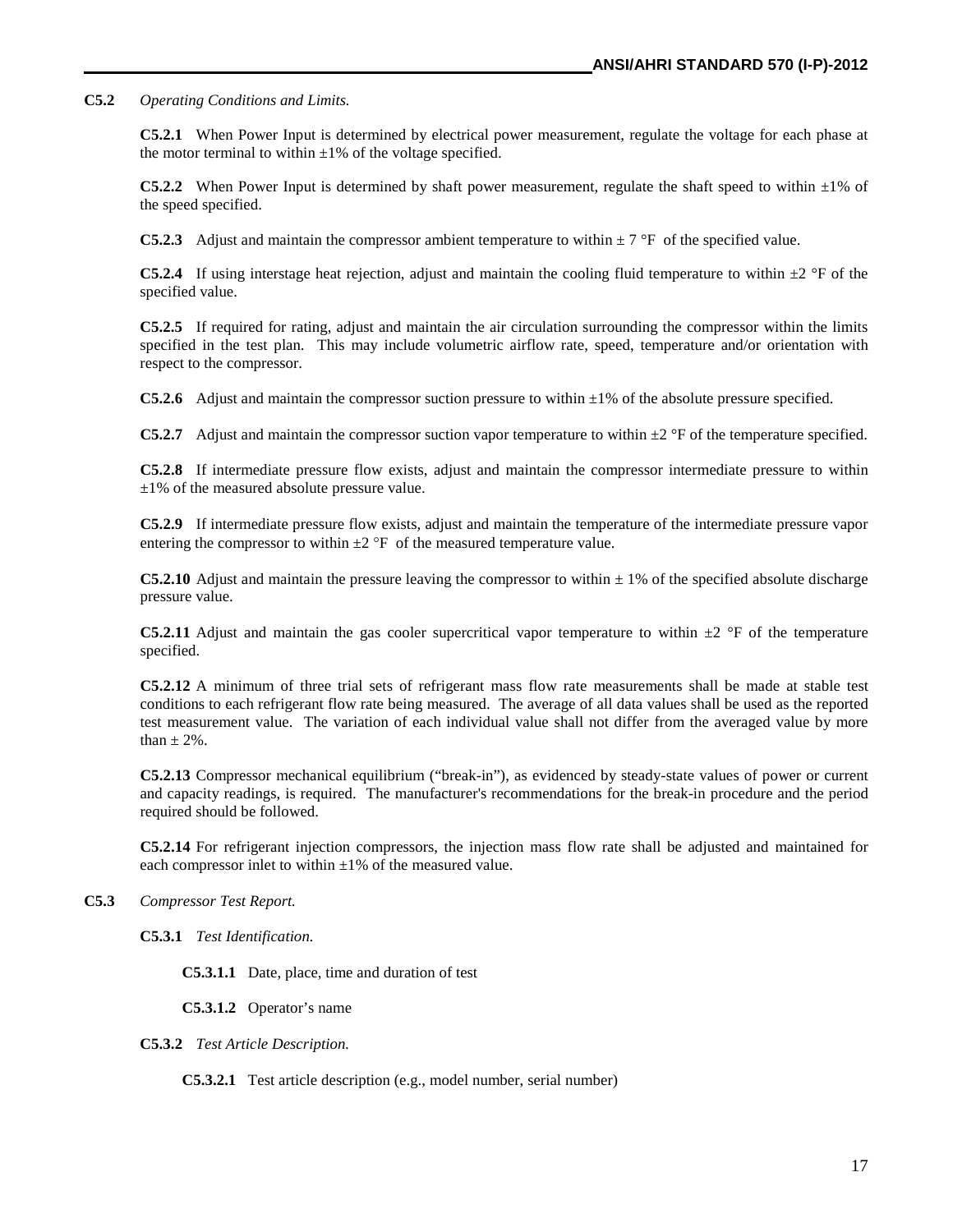- **C5.3.2.2** Refrigerant number (according to ANSI/ASHRAE Standard 34 with Addenda
- **C5.3.2.3** Source of refrigerant thermodynamic property data
- **C5.3.2.4** Lubricant identification
- **C5.3.2.5** Type of compressor: single stage, two-stage, with or without refrigerant injection or intermediate cooling means
- **C5.3.2.6** Type of rating method used per Section 5.5
- **C5.3.3** *Primary Method Equipment Description.*
	- **C5.3.3.1** Calorimeter or flowmeter test method selected for each mass flow measurement
	- **C5.3.3.2** Test apparatus description, model number, and serial number
- **C5.3.4** *Confirming Method Equipment Description.*
	- **C5.3.4.1** Calorimeter or flowmeter test method selected for each mass flow measurement
	- **C5.3.4.2** Test apparatus description, model number, and serial number
- **C5.3.5** *Measured Operating Conditions.*
	- **C5.3.5.1** Ambient air temperature, °F
	- **C5.3.5.2** Ambient airflow conditions temperature, circulation rate, speed, and/or direction (if required)
	- **C5.3.5.3** Barometric pressure (required whenever a pressure-sensing device is referenced to atmospheric pressure), in Hg
	- **C5.3.5.4** Electrical conditions for hermetic compressors, semi-hermetic compressors, or motor-compressors for each phase:

**C5.3.5.4.1** Voltage, V **C5.3.5.4.2** Frequency, Hz **C5.3.5.4.3** Current, A**,** (if required)

- **C5.3.5.5** Shaft rotational speed for Open Drive Refrigerant Compressors, rpm
- **C5.3.5.6** Refrigerant pressure entering the compressor, psia
- **C5.3.5.7** Refrigerant temperature entering the compressor, °F
- **C5.3.5.8** Refrigerant pressure leaving the compressor, psia
- **C5.3.5.9** Refrigerant temperature leaving the compressor, °F
- **C5.3.5.10** Refrigerant pressure entering the calorimeter or flowmeter for both the primary and confirming test methods, psia
- **C5.3.5.11** Refrigerant temperature entering the calorimeter or flowmeter for both the primary and confirming test methods, °F
- **C5.3.5.12** Refrigerant pressure leaving the calorimeter or flowmeter for both the primary and confirming test methods, psia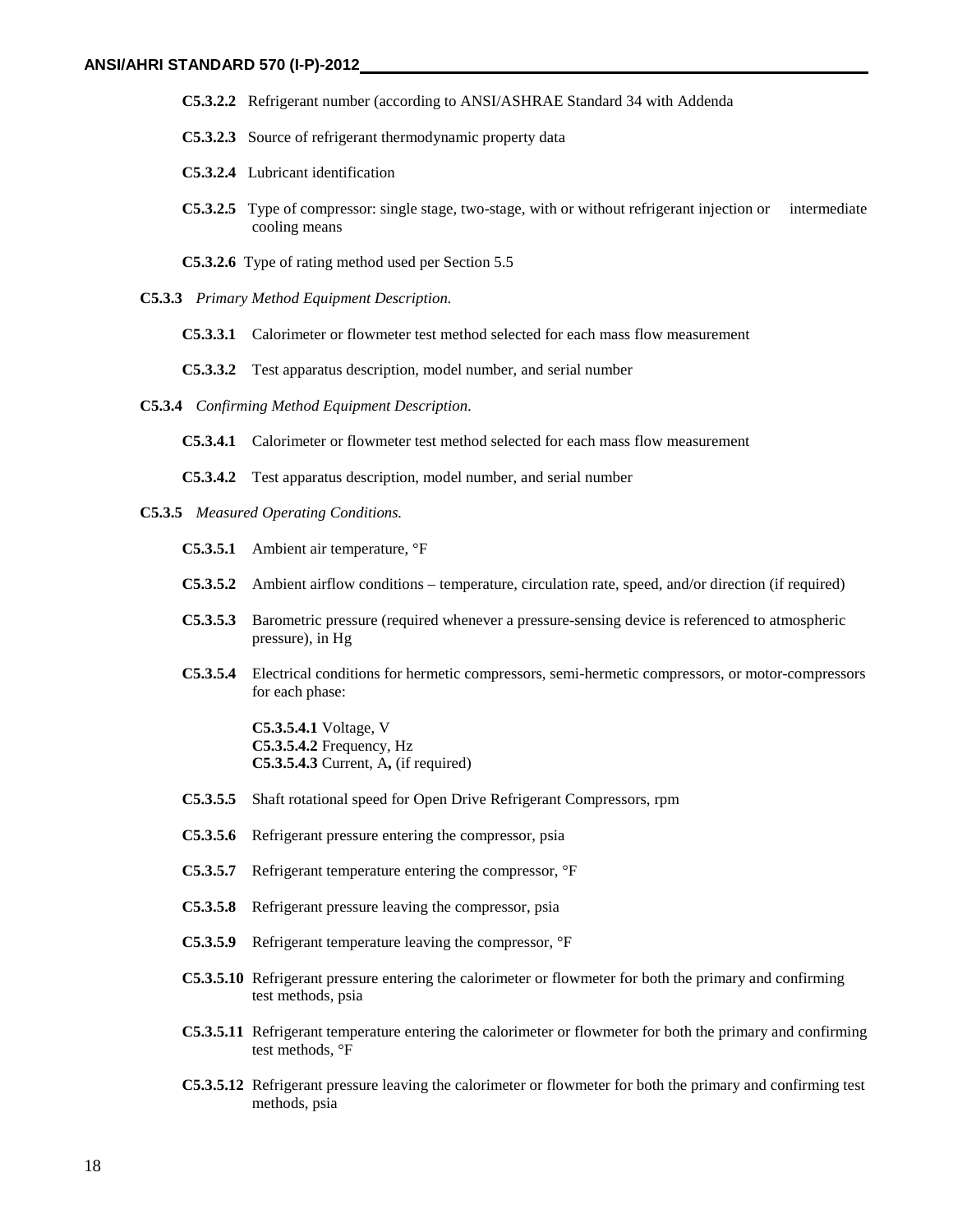- **C5.3.5.13** Refrigerant temperature leaving the calorimeter or flowmeter for both the primary and confirming test methods, °F
- **C5.3.5.14** Suction superheat as described in Section C2.1.6, °F
- **C5.3.5.15** Expansion device inlet temperature as described in Section C2.1.7, °F
- **C5.3.5.16** Expansion device inlet pressure as described in Section C2.1.7, psia.
- **C5.3.5.17** For a two-stage or refrigerant injection compressor or compressor unit, C5.2.5.6 through C5.2.5.16 shall be measured for each stage inlet and outlet, where these can be measured external to the compressor or compressor unit.
- **C5.3.5.18** If interstage heat rejection is used, then the parameters specified by the manufacturer for operating the compressor's interstage heat rejection shall be measured.
- **C5.3.6** *Compressor Test Results.*
	- **C5.3.6.1** Refrigerant mass flow rate from the primary test, lb/h
	- **C5.3.6.2** Refrigerant mass flow rate from the confirming test, lb/h (for reference only)
	- **C5.3.6.3** Power Input, W
	- **C5.3.6.4** Uncertainty in refrigerant mass flow rate, lb/h
	- **C5.3.6.5** Uncertainty in Power Input, W
	- **C5.3.6.6** Compressor Efficiency, %
	- **C5.3.6.7** Energy Efficiency Btu/W-h or hp/ton
	- **C5.3.6.8** Oil circulation rate,  $\%$ <sub>mass</sub> (if required)
	- **C5.3.6.9** Refrigerating Capacity, Btu/h (if required)
	- **C5.3.6.10** Electrical data voltage, V, phase, frequency, Hz, and/or current, A (if required)
	- **C5.3.6.11** Compressor shaft rotational speed for Open Drive Refrigerant Compressors or (if required) for Hermetic Refrigerant Compressors, Semi-Hermetic Refrigerant Compressors, or open drive compressors, rpm
	- **C5.3.6.12** Compressor torque, ft-lb<sub>f</sub> (if required)
	- **C5.3.6.13** In rating Methods 3 and 4, the intermediate pressure shall be reported, psia
	- **C5.3.6.14** In rating Methods 3 and 4, the temperature of the intermediate pressure vapor entering the compressor shall be reported, °F.
	- **C5.3.6.15** For a two-stage or refrigerant injection compressor or compressor unit, refrigerant mass flow rates and uncertainty (as outlined in C5.3.6.1, C5.3.6.2, and C5.3.6.4) shall be reported for each stage inlet and outlet, lb/hr.
	- **C5.3.6.16** If interstage heat rejection is used, then the parameters specified by the manufacturer for operating the compressor's interstage heat rejection shall be reported.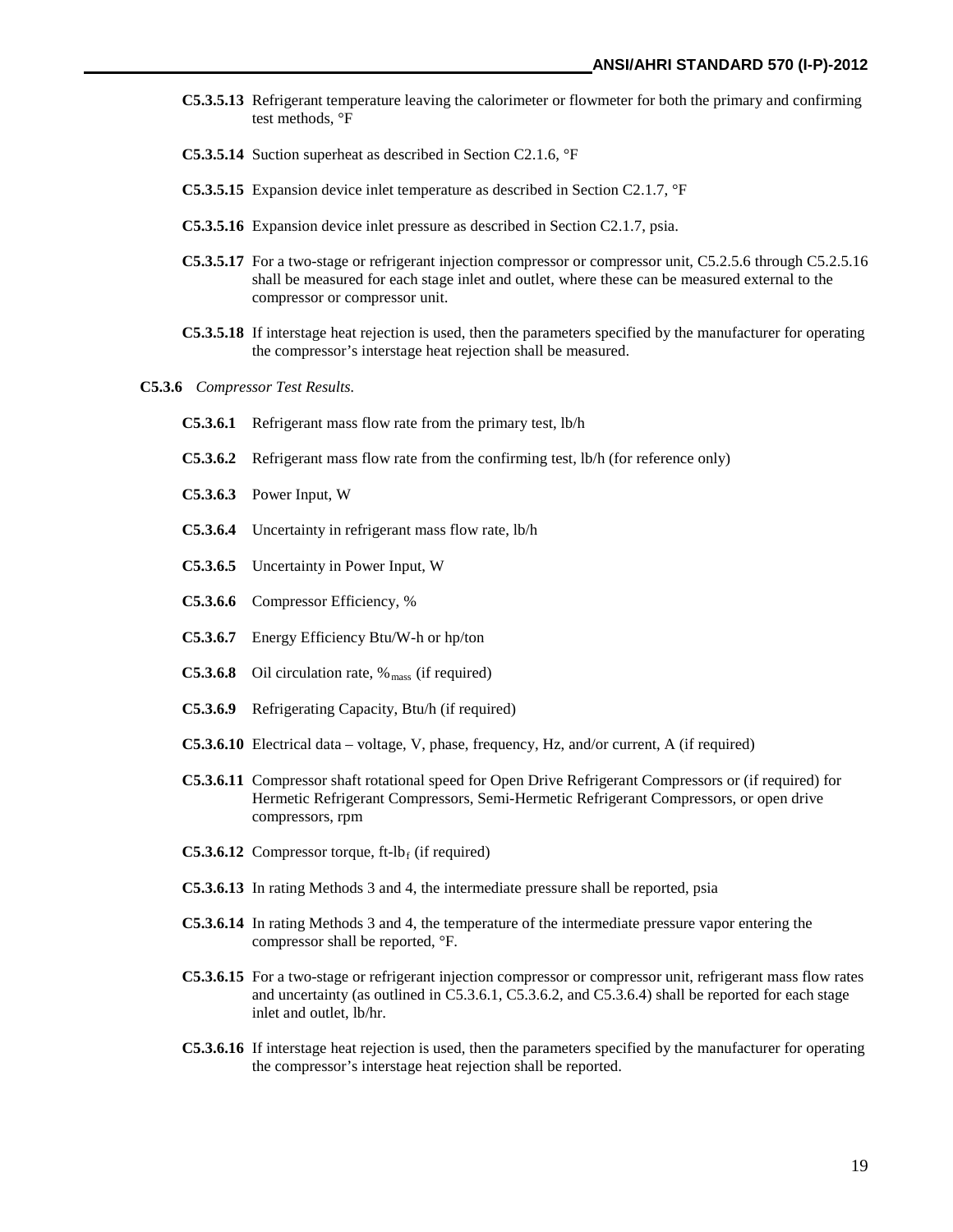#### **Section C6. Compressor Unit Testing**

**C6.1** *Preparations.*

**C6.1.1** Leak-test the refrigerant system to ensure that no refrigerant leaves the system during the test.

**C6.1.2** Install the correct oil and refrigerant charges.

**C6.1.3** Provide a means for measuring air circulation (if required) in terms of quantity, velocity, temperature and orientation with respect to the compressor.

**C6.1.4** Provide a means for collecting refrigerant liquid/oil samples for oil circulation rate measurements if required by Section C2.1.5.

**C6.1.5** Insulate temperature sensors as required to ensure measurement accuracy.

**C6.2** *Operating Conditions and Limits.*

**C6.2.1** If Power Input is to be determined by electrical power measurement, regulate the voltage for each phase at the motor terminal to within  $\pm 1\%$  of the voltage specified.

**C6.2.2** When Power Input is to be determined by shaft power measurement, regulate the shaft speed to within  $\pm 1\%$ of the speed specified.

**C6.2.3** Adjust and maintain the compressor suction pressure to within  $\pm 1\%$  of the absolute pressure specified.

**C6.2.4** Adjust and maintain the compressor suction vapor temperature to within  $\pm 2$  °F of the temperature specified.

**C6.2.5** Adjust and maintain the cooling fluid temperature to within  $\pm 2$  °F of the specified value.

**C6.2.6** Adjust and maintain the pressure leaving the compressor to within  $\pm$  1% of the absolute pressure specified.

**C6.2.7** Adjust and maintain the supercritical vapor temperature at the gas cooler outlet to within  $\pm 2$  °F of the temperature specified.

**C6.2.8** If intermediate pressure flow exists, adjust and maintain the compressor intermediate pressure to within  $\pm 1\%$  of the measured absolute pressure value.

**C6.2.9** If intermediate pressure flow exists, adjust and maintain the temperature of the intermediate pressure vapor entering the compressor to within  $\pm 2$  °F of the measured temperature value.

**C6.2.10** A minimum of three trial sets of refrigerant mass flow rate measurements shall be made at stable test conditions to each refrigerant flow being measured. The average of all data values shall be used as the reported test measurement value. The variation of each individual value shall not differ from the averaged value by more than  $\pm$ 2%.

**C6.2.11** Compressor mechanical equilibrium ("break-in"), as evidenced by steady-state values of power or current and capacity readings, is required. The manufacturer's recommendations for the break-in procedure and the period required should be followed.

**C6.2.12** For two-stage and refrigerant injection compressors, the mass flow rate shall be adjusted and maintained for each compressor inlet within 1% of the measured value.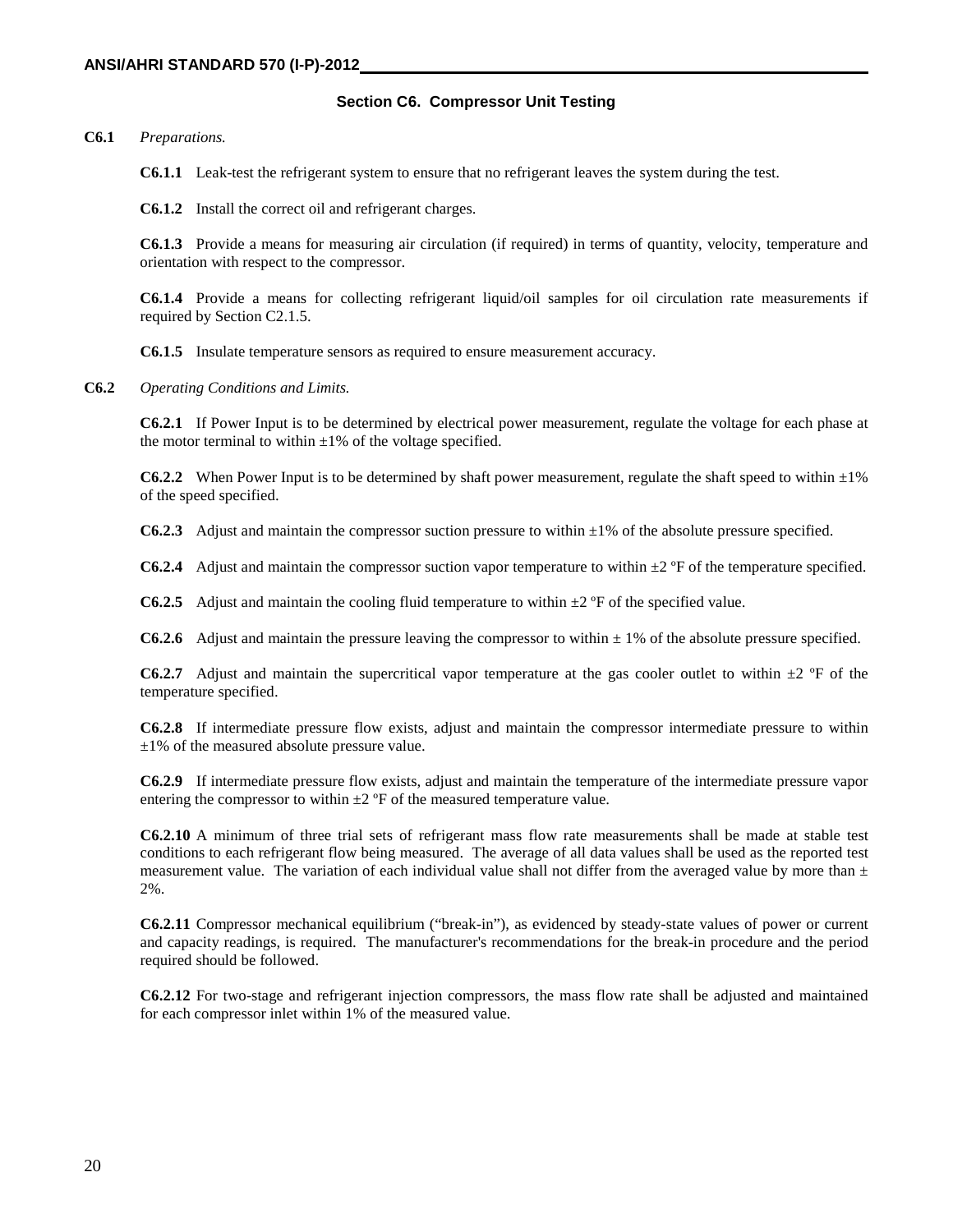- **C6.3** *Compressor Unit Test Report.*
	- **C6.3.1** *Test Identification.*
		- **C6.3.1.1** Date, place, time and duration of test
		- **C6.3.1.2** Operator's name
	- **C6.3.2** *Test Article Description.*
		- **C6.3.2.1** Test article description (e.g., model number, serial number)
		- **C6.3.2.2** Refrigerant number (according to ANSI/ASHRAE Standard 34 with Addenda)
		- **C6.3.2.3** Source of refrigerant thermodynamic property data
		- **C6.3.2.4** Lubricant identification
		- **C6.3.2.5** Type of compressor: single stage, two-stage with or without refrigerant injection
		- **C6.3.2.6** Type of rating method used per Section 5.5
	- **C6.3.3** *Primary Method Equipment Description.*
		- **C6.3.3.1** Calorimeter or flowmeter test method selected for each mass flow measurement
		- **C6.3.3.2** Test apparatus description, model number, and serial number
	- **C6.3.4** *Confirming Method Equipment Description.*
		- **C6.3.4.1** Calorimeter or flowmeter test method selected for each mass flow measurement
		- **C6.3.4.2** Test apparatus description, model number, and serial number
	- **C6.3.5** *Measured Operating Conditions.*
		- **C6.3.5.1** Ambient air temperature, °F
		- **C6.3.5.2** Ambient airflow conditions temperature, circulation rate, velocity, and/or direction (if required)
		- **C6.3.5.3** Barometric pressure (required whenever a pressure-sensing device is referenced to atmospheric pressure), in Hg
		- **C6.3.5.4** Electrical conditions for hermetic compressors, semi-hermetic compressors, or motor-compressors for each phase:

**C6.3.5.4.1** Voltage, V **C6.3.5.4.2** Frequency, Hz **C6.3.5.4.3** Current, A, (if required)

- **C6.3.5.5** Shaft rotational speed for Open Drive Refrigerant Compressors, rpm
- **C6.3.5.6** Refrigerant pressure entering the compressor unit, psia
- **C6.3.5.7** Refrigerant temperature entering the compressor unit, °F
- **C6.3.5.8** Refrigerant pressure leaving the compressor unit, psia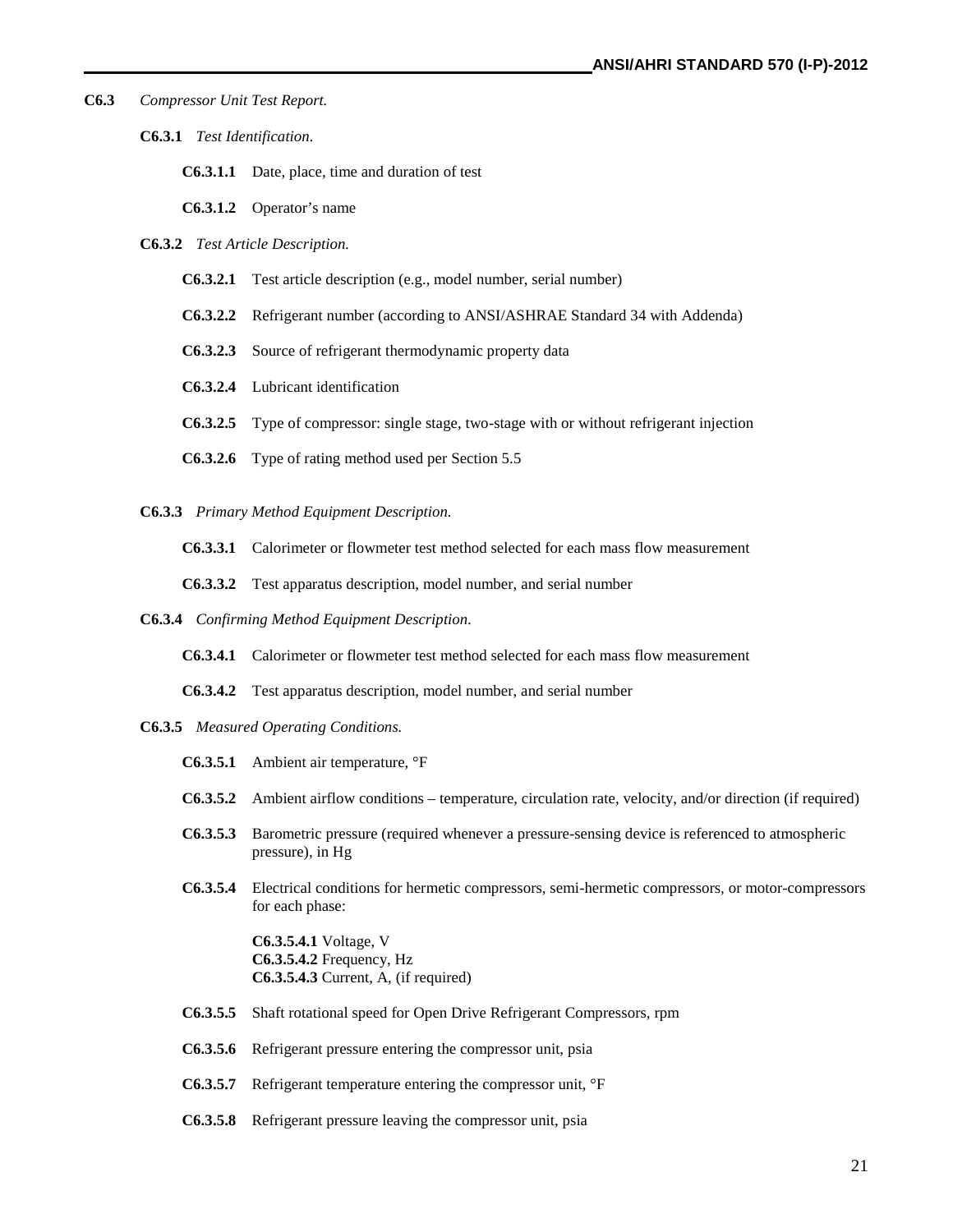- **C6.3.5.9** Refrigerant temperature leaving the compressor unit, °F
- **C6.3.5.10** Refrigerant pressure entering the calorimeter or flowmeter for both the primary and confirming test methods, psia
- **C6.3.5.11** Refrigerant temperature entering the calorimeter or flowmeter for both the primary and confirming test methods, °F
- **C6.3.5.12** Refrigerant pressure leaving the calorimeter or flowmeter for both the primary and confirming test methods, psia
- **C6.3.5.13** Refrigerant temperature leaving the calorimeter or flowmeter for both the primary and confirming test methods, °F
- **C6.3.5.14** Suction superheat as described in Section C2.2.7, °F
- **C6.3.5.15** Expansion device inlet temperature as described in Section C2.1.7, °F
- **C6.3.5.16** Expansion device inlet pressure as described in Section C2.1.7, psia
- **C6.3.5.17** For a two-stage or refrigerant injection compressor unit, pressure and temperature conditions described in Sections C6.3.5.6 through C6.3.5.16 shall be measured for each stage inlet and outlet.
- **C6.3.5.18** If intermediate cooling means is used, then the parameters specified by the manufacturer for operating the compressor unit's intermediate cooling means shall be measured.
- **C6.3.6** *Compressor Unit Test Results.*
	- **C6.3.6.1** Refrigerant mass flow rate from the primary test, lb/h
	- **C6.3.6.2** Refrigerant mass flow rate from the confirming test, lb/h (for reference only)
	- **C6.3.6.3** Power Input, W
	- **C6.3.6.4** Uncertainty in refrigerant mass flow rate, lb/h
	- **C6.3.6.5** Uncertainty in Power Input, W
	- **C6.3.6.6** Compressor Unit Efficiency or performance factor, %
	- **C6.3.6.7** Oil circulation rate,  $\%$ <sub>mass</sub> (if required)
	- **C6.3.6.8** Capacity, Btu/h (if required)
	- **C6.3.6.9** Volumetric efficiency, % (if required)
	- **C6.3.6.10** Electrical data voltage, V, phase, frequency, Hz, and/or current, A (if required)
	- **C6.3.6.11** Compressor shaft rotational speed for Open Drive Refrigerant Compressors or (if required) for hermetic or semi-hermetic compressors, rpm
	- **C6.3.6.12** Compressor torque, ft-lb<sub>f</sub> (if required)
	- **C6.3.6.13** If intermediate pressure two-phase refrigerant injection is used, then the injected refrigerant vapor quality shall be reported, %.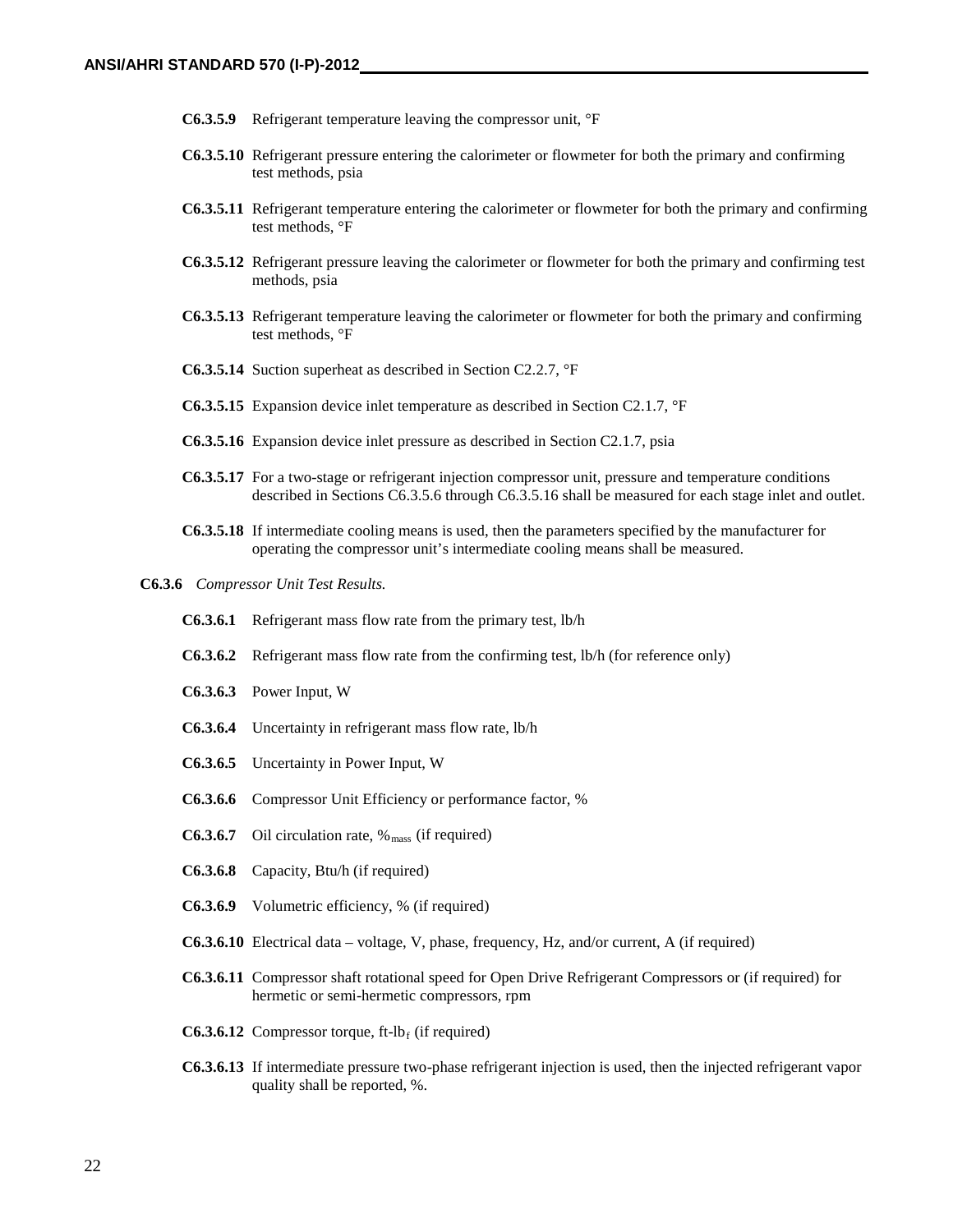- **C6.3.6.14** For a two-stage or refrigerant injection compressor unit, the intermediate pressure shall be reported, psia.
- **C6.3.6.15** For a two-stage or refrigerant injection compressor unit, the temperature of the intermediate pressure vapor entering the compressor shall be reported, °F.
- **C6.3.6.16** For a two-stage or refrigerant injection compressor unit, refrigerant mass flow rates and uncertainty (as outlined in Sections C6.3.6.1, C6.3.6.2, and C6.3.6.4) shall be reported for each stage inlet and outlet.
- **C6.3.6.17** If intermediate cooling means is used, then the parameters specified by the manufacturer for operating the compressor unit's intermediate cooling means shall be reported

#### **Section C7. Sample Cycle Diagrams**

**C7.1** *Sample Cycle Diagrams and Supporting Capacity and Efficiency Equations.* This section provides sample cycle diagrams with reference to equations for calculating the Refrigerating Capacity and efficiency of Positive Displacement Refrigerant Compressors and Compressor Units that operate in subcritical, transcritical, single stage and two stage refrigeration cycles as described in the four rating methods of AHRI 570 Section 5.5.

**C7.1.1** *Sample Diagrams for Method 1: Standard Applications*. Figures C5 and C6 illustrate sample cycle diagrams for typical subcritical and transcritical single stage cycles, respectively. Compressor or compressor unit Refrigerating Capacity shall be calculated using Equation C4. Compressor Efficiency or Compressor Unit Efficiency shall be calculated using Equation C1.



**Figure C5. Cycle Process for Subcritical Applications (AHRI Standard 570 Method 1)**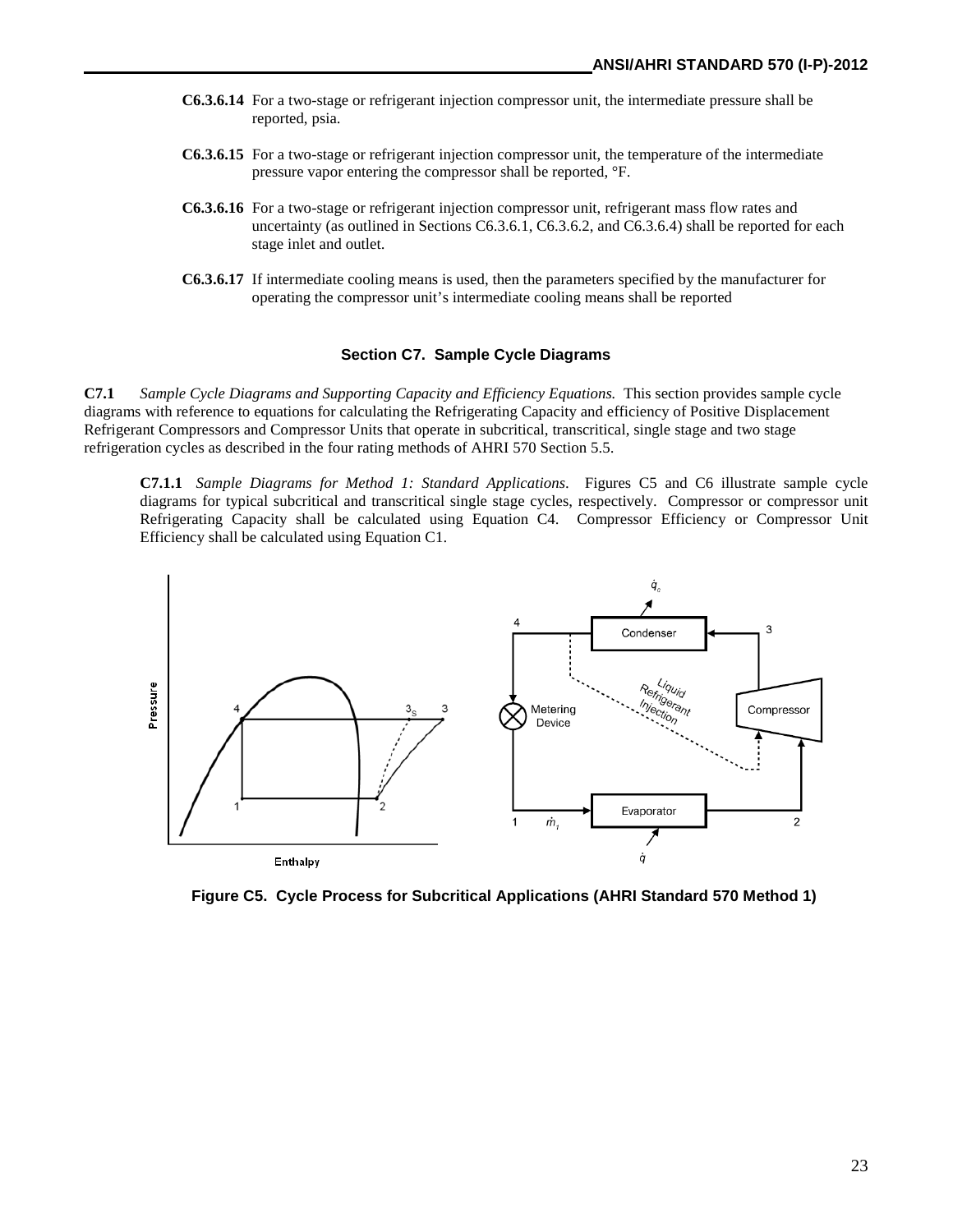

**Figure C6. Cycle Process for Transcritical Applications (AHRI Standard 570 Method 1)**

**C7.1.2** *Sample Cycle Diagrams for Method 2: Compressor Units with Manufacturer Specified or Supplied Subcoolers Only*. Figures C7 and C8 illustrate sample cycle diagrams for subcritical and transcritical two stage cycles, respectively. Compressor unit Refrigerating Capacity shall be calculated using Equation C4. Compressor Unit Efficiency shall be calculated using Equation C2. In Figures C7 and C8, state point 5 is shown as a saturated vapor; however, as noted in Section C2.1.3 state point 5 could be a superheated vapor, saturated vapor or two-phase refrigerant.



**Figure C7. Cycle Process for Subcritical Application for Compressor Units with Manufacturer Specified or Supplied Subcoolers (AHRI Standard 570 Method 2)**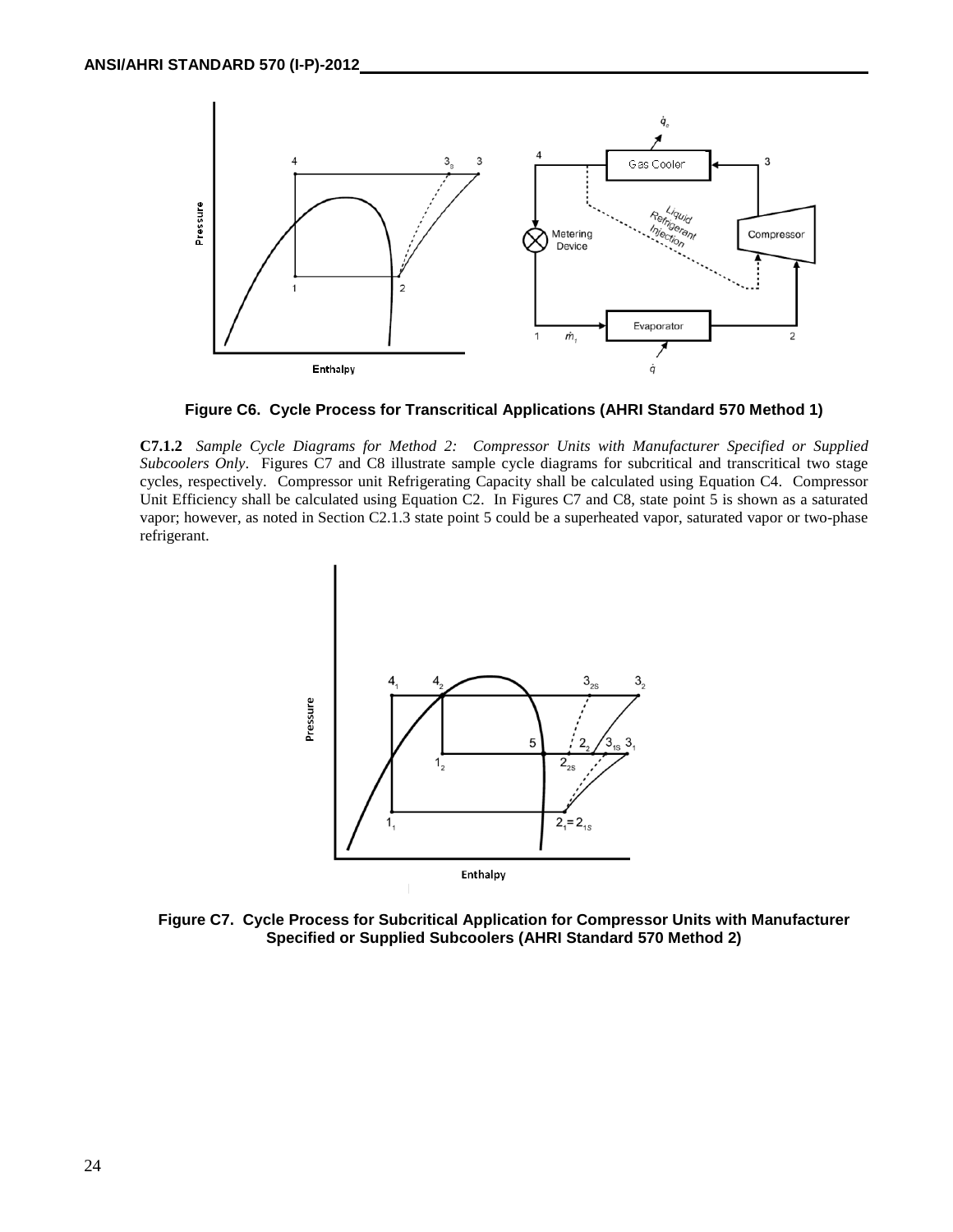

**Figure C8. Cycle Process for Transcritical Application for Compressor Units with Manufacturer Specified or Supplied Subcoolers (AHRI Standard 570 Method 2)**

**C7.1.3** *Sample Cycle Diagrams for Method 3: Compressors Applied with Non-Specified Subcoolers.* Figures C9 and C10 illustrate sample cycle diagrams for subcritical and transcritical two stage cycles, respectively. Compressor Refrigerating Capacity shall be calculated using Equation C4. Compressor Efficiency shall be calculated using Equation C2. In Figures C9 and C10, state point 5 is shown as a saturated vapor, however, as noted in Section C2.1.3 state point 5 could be a superheated vapor, saturated vapor or two-phase refrigerant.



**Figure C9. Cycle Process for Subcritical Application for Compressors Applied with Non-Specified Subcoolers (AHRI Standard 570 Method 3)**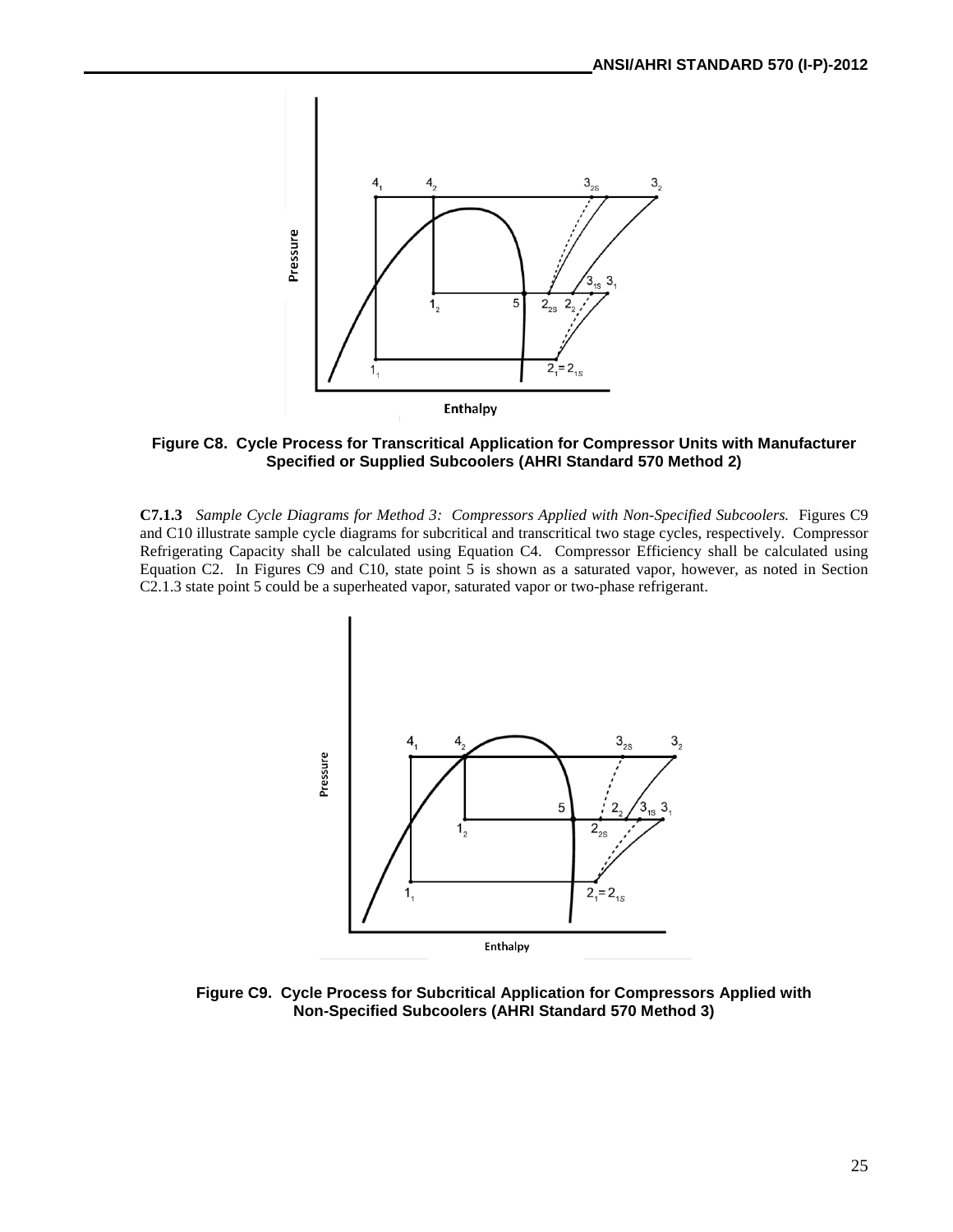

**Figure C10. Cycle Process for Transcritical Application for Compressors Applied with Non-Specified Subcoolers (AHRI Standard 570 Method 3)**

**C7.1.4** *Sample Cycle Diagrams for Method 4: Compressors or Compressor Units Applied with Open Flash Style Liquid Subcoolers.* Figures C11 and C12 illustrate sample cycle diagrams for subcritical and transcritical two stage cycles, respectively. Compressor or compressor unit Refrigerating Capacity shall be calculated using Equation C4. Compressor or Compressor Unit Efficiency shall be calculated using Equation C2.



**Figure C11. Cycle Process for Subcritical Applications for Compressors and Compressor Units Applied with Open Flash Style Liquid Subcoolers (AHRI Standard 570 Method 4)**